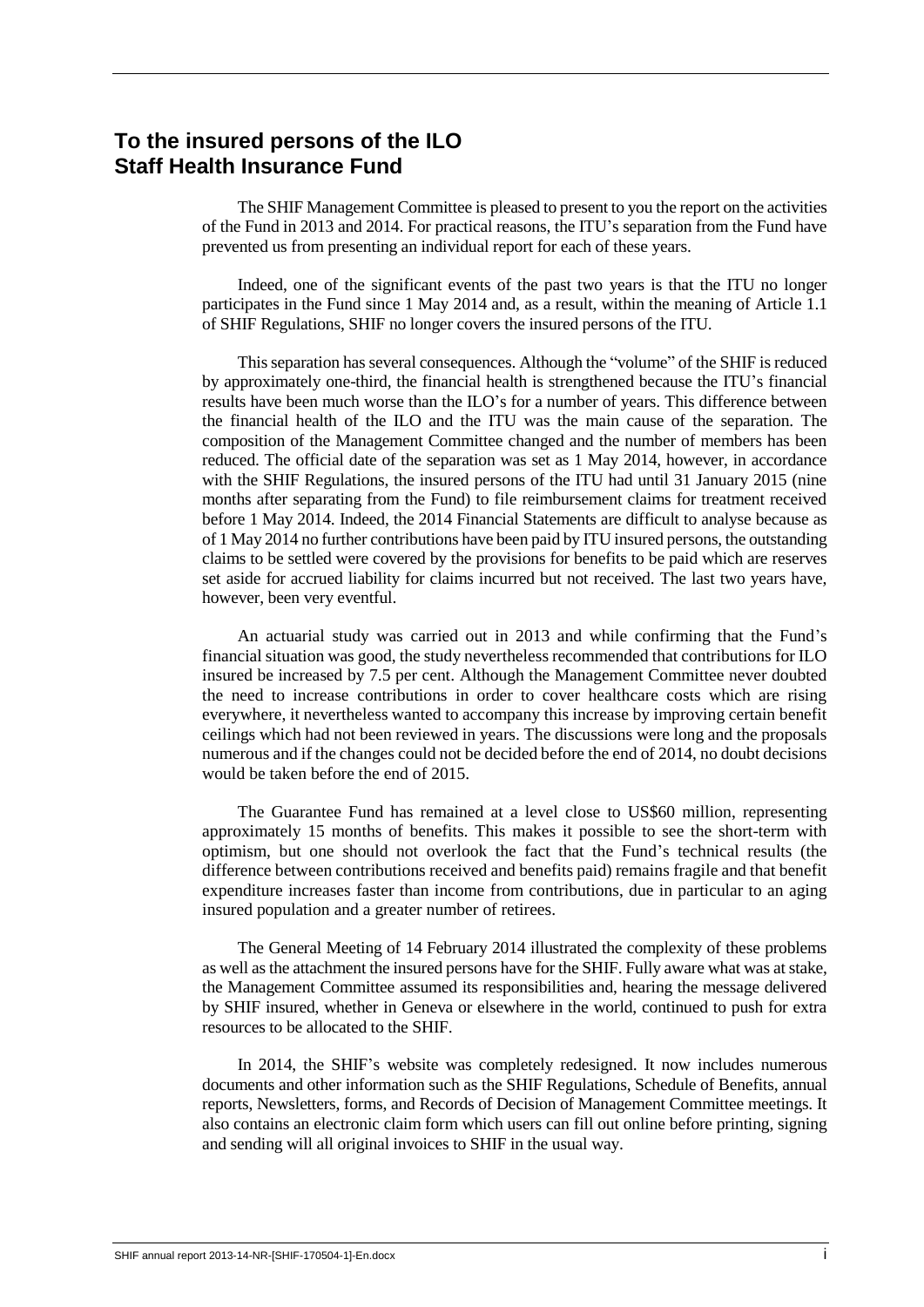In 2013, the SHIF claims adjusters settled some 55,000 reimbursement claims, about the same number they had handled in 2012. In 2014 the number of claims settled dropped to about 45,000; this decrease is due to the departure of the ITU. It should be pointed out that claims for reimbursement for ITU insured persons were settled by ITU staff members, and consequently the ITU departure has absolutely no impact on the workload in the SHIF at the ILO. However, long absences for serious illness have been difficult to compensate, and the number of outstanding claims has been high, which can and has resulted in significant delay in reimbursements.

The Secretariat is fully aware of the problems caused by reimbursement delays and two new staff have recently been recruited, one to replace a retired staff member and the other to replace a staff member who unfortunately passed away at the end of 2014. Two additional staff have been recruited on short-term contracts and they will continue to work for the Fund as long as the situation warrants. On your behalf, we extend to our sincere thanks to them as well as to the others members of the SHIF Secretariat.

As reported in the last annual report, updating the IT system for the Fund's claims settlement is ongoing, and a consultant has been hired for the migration of the platform to one that is more recent and stable. For the moment, this merely addresses risks associated with the obsolescence of the current system's platform, however we have foreseen continued development which will shortly permit us to offer new services.

Another change in 2014 was the arrival of Florian Léger in September 2014 as the Executive Secretary of the SHIF, replacing Clifford Kunstler, Executive Secretary of SHIF from February 2005 to August 2014. The Management Committee welcomes the seamless change. The new Executive Secretary has embarked on numerous projects while continuing to work his counterparts in the WHO, UNOG and CERN, for example to negotiate pricing agreements with healthcare providers in the cantons of Geneva and Vaud. The SHIF also hopes to be able to extend these types of agreements with healthcare providers outside Switzerland.

2015 is already well underway at the time of writing this report and the Management Committee is pleased that for the first time in a long time, there is a sense of optimism at SHIF and that in spite of the complexity and volume of operations, numerous improvement and modernization projects under development. A working group on the future of SHIF was formed and has made its recommendations. The Management Committee and the Secretariat of the SHIF will keep you informed in due course.

The Management Committee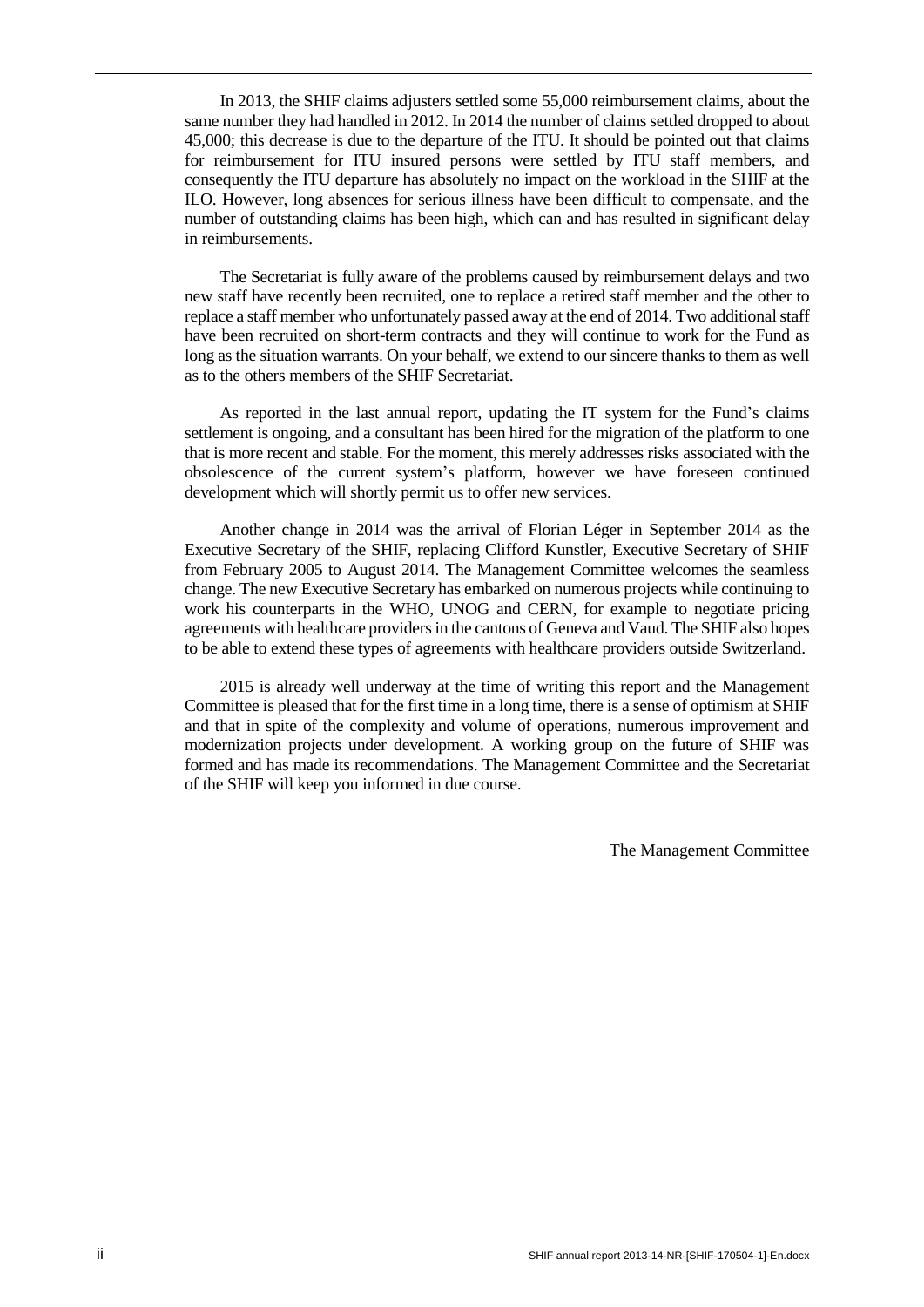**ILO Staff Health Insurance Fund**

**Report on the operations of the Fund in 2013 and 2014**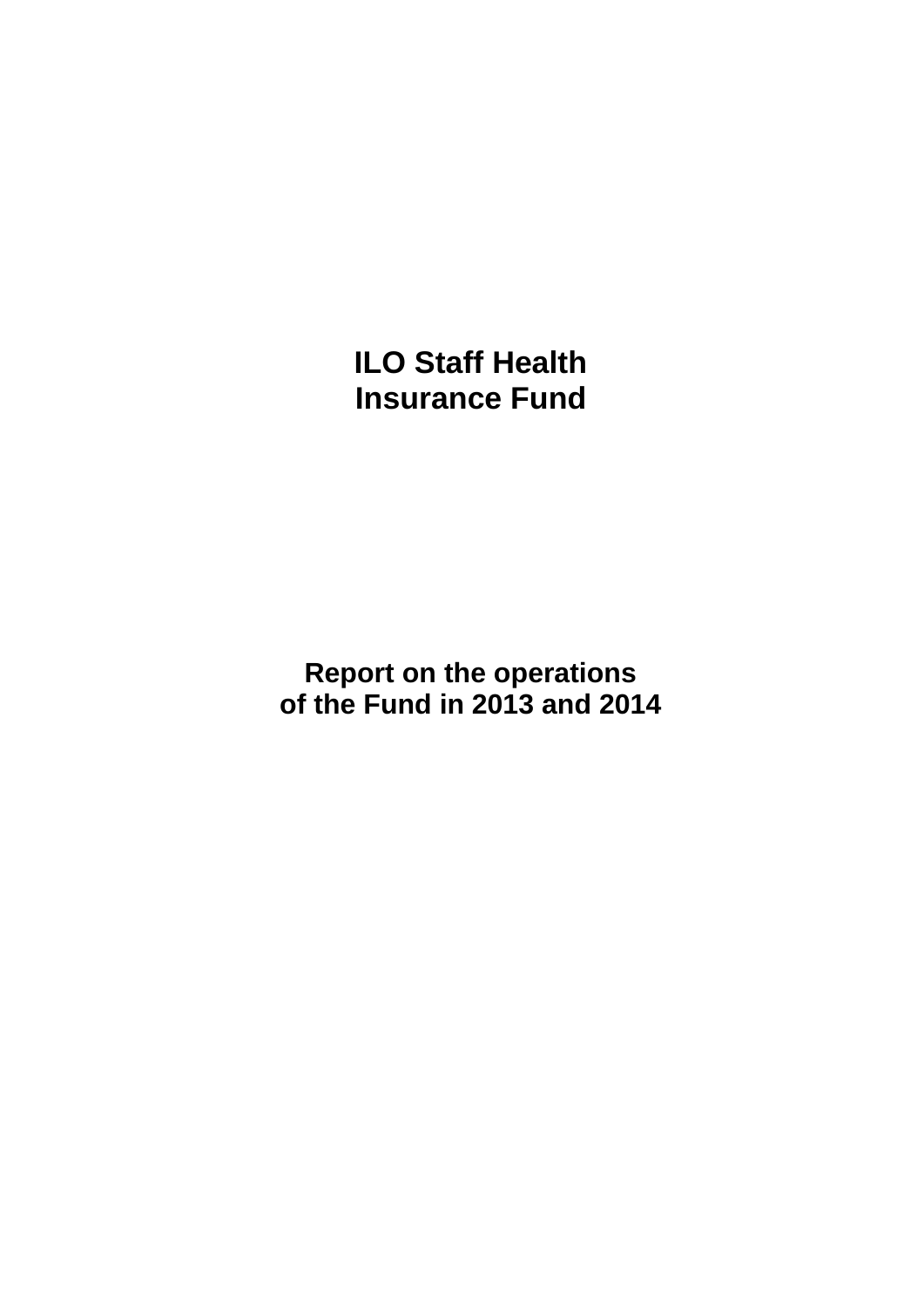The present report is hereby submitted to the executive head of the ILO and to the insured persons, pursuant to article 4.7.1 (i) of the Regulations.

### **Composition of the Management Committee in 2013 and 2014**

**1.** Pursuant to article 4.1 of the Regulations, the Management Committee was comprised of the following titular (T) and substitute (S) members.

### **Representing the insured persons**

## **ILO**

Ms Chantal Amine (T) – **Chairperson (2013) and Vice-Chairperson (2014)** Mr Sylvain Delaprison (T) Mr Gérald Weder (T) Ms Mireille Ecuvillon (S) Ms Marie Kathleen Maguire (S) Ms Cherry Thompson-Senior (S)

Ms Marie Kathleen Maguire was replaced by Mr Jean-Francois Santarelli on 1 August 2013

## **ITU**

Mr Michel Rolland (T) Mr David Broadhurst (S)

## **Representing the executive heads**

## **ILO**

Mr Charles Agbavwe (T) Mr Tilmann Geckeler (T) – **Chairperson (2014)** Mr Juan Llobera (T) Mr Fikri Gurzumar (S) Ms Anne Drouin (S) Mr Giuseppe Zefola (S)

## **ITU**

Ms Marianne Wilson (T) – **Vice-Chairperson (2013)** Mr Thierry Perewostchikow (S)

Mr Juan Llobera was replaced by Mr Jean-Claude Villemonteix as of 1 May 2014. Mr Charles Agbavwe was replaced by Mr Fikri Gurzumar as titular member and Mr Fikri

Gurzumar was replaced by Mr Sietse Buijze as substitute member.

**2.** The members of the ITU participated in Committee meetings through April 2014, but did not take part in any decision-making in 2014.

**3.** Pursuant to article 4.7.2 of the Regulations, the Standing Subcommittee was comprised of the following:

## **Representing the insured persons**

Ms Chantal Amine (ILO)

Ms Marie Kathleen Maguire (ILO) until 1 August 2013, replaced by Ms Mireille Ecuvillon (ILO) on 1 January 2014.

Mr Michel Rolland (ITU) (until 30 April 2014)

## **Representing the insured persons**

Mr Tilmann Geckeler (ILO) Mr Juan Llobera (ILO) (replaced by Mr Fikri Gurzumar (ILO) as of 1 May 2014)

Ms Marianne Wilson (ITU) (until 30 April 2014)

## **Financial situation**

### **Assets and liabilities**

**4.** The Assets and Liabilities Statement is attached as Annex 1. The statement provides year-end details on assets, liabilities and the balance of the Guarantee Fund, together with prior year comparative figures. The Fund's investments are recorded at market value rather than at cost and unrealized gains and losses on forward currency contracts are reported as either a derivative asset or a derivative liability.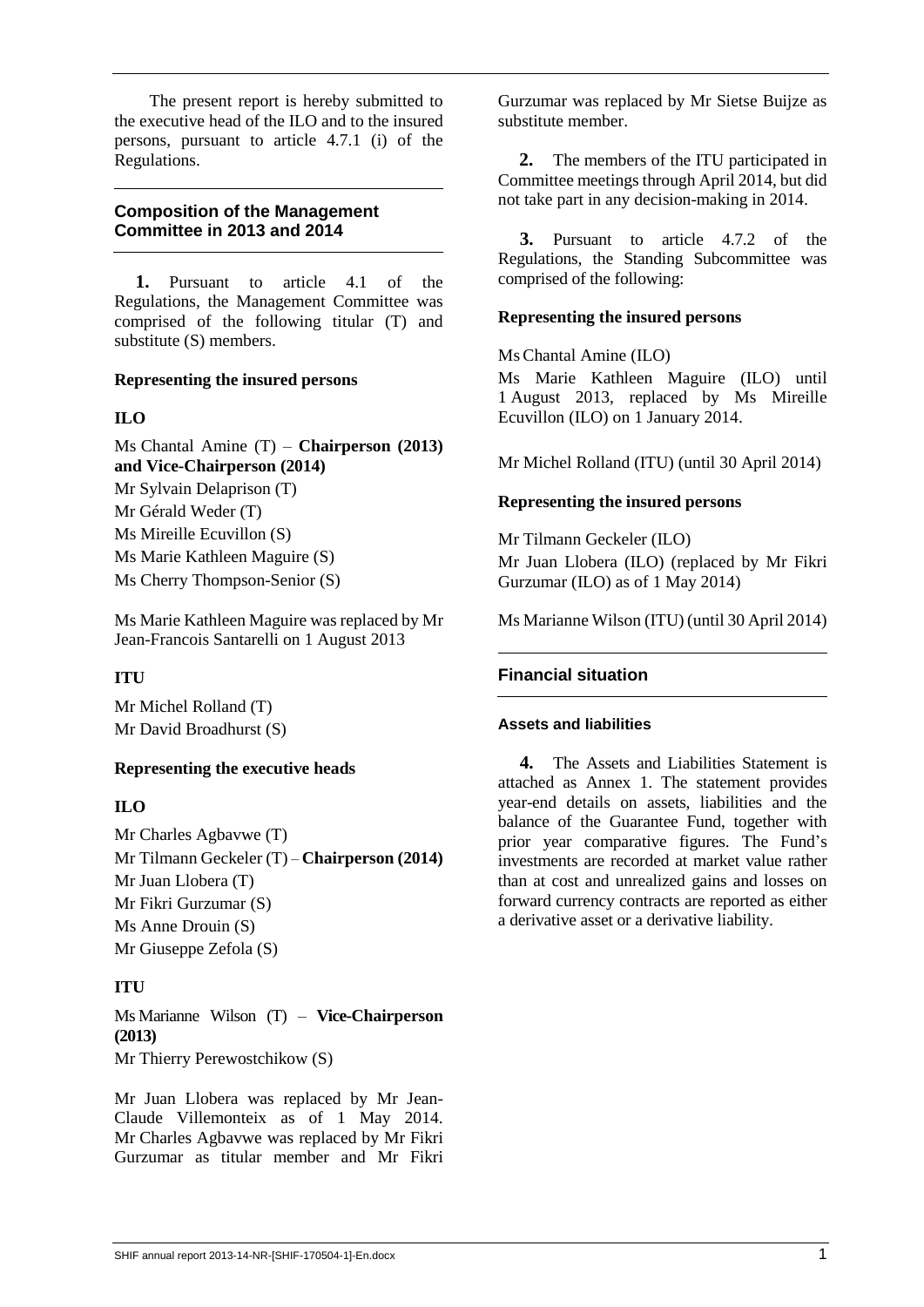**5.** As at 31 December 2013, the Fund had assets valued at US\$79.6 million and liabilities of US\$20.7 million. The Guarantee Fund balance stood at US\$58.9 million. As of 31 December 2014, the figures were US\$74.9 for assets and US\$15.4 for liabilities. The Guarantee Fund balance stood at US\$59.4 million. Decreases in assets and in liabilities were due primarily to the departure of the ITU, and had little effect on the Guarantee Fund.

#### **Results of operating activities**

**6.** The income and expenditure statement is attached as Annex II.

**7.** The first part of Annex II reflects the Fund's operating transactions. Total contributions received in 2013 amounted to US\$62.4 million, representing an increase of US\$1 million in comparison to 2012. In 2014, total contribution received amounted to US\$51.9 million, reflecting a decrease of more than US\$10 million consistent with the ITU's departure.

**8.** The total benefits paid in 2013 was to US\$63.4 million, compared with US\$57.7 million in 2012, and US\$54 million in 2014, again consistent with the ITU's departure. The net operating loss amounted to US\$0.9 million in 2013 and to US\$2.1 million in 2014.

**9.** The second part of Annex II, under the heading "Investment transactions", reflects the result of the Guarantee Fund investments. Following a net income from investment transaction of US\$3.4 million in 2013, the Fund recorded an income of US\$4.8 million in 2014. Gains on currency trading of US\$4 million were recorded in 2013, followed by a loss of US\$1.2 million in 2014.

**10.** Revaluation gains and losses on assets and liabilities are the result of exchange rate fluctuations of all the currencies, other than the US dollar, in which assets and liabilities are held. A revaluation loss of US\$1.9 million was recorded in 2013, followed by another loss of US\$7.3 million in 2014.

**11.** The Fund having recorded a net operating surplus of US\$3.2 million in 2014 and a net operating loss of US\$3.4 million in 2013, the Fund had a net gain total of US\$606,692 in 2014 against a total net loss of US\$1.9 million in 2013. The loss on revaluation of assets and liabilities in 2014 was offset by an increase in investment revenue by US\$5 million as compared to an increase of US\$3.6 million in 2013.

**12.** The average contribution per contributing member (insured person) in 2013 was US\$9,183, up 6 per cent from 2012, primarily due to exchange rate fluctuations. The ITU's departure on 1 May made no significant change to the 2014 value. (Detailed information on benefits is provided in paragraphs 30–38 of this report.)

**13.** The balance sheet and statement of income for 2014 are difficult to read following the departure of the ITU on 1 May 2014. Since that date, no further contributions were paid by the ITU and as a result the total contributions received in 2014 decreased by more than US\$10 million. By the same token, benefits paid have also decreased by more than US\$9 million.

**14.** Overall, the improvement in the Fund's situation since the beginning of 2008 can be attributed primarily to the effects of the remedial measures taken aimed at maintaining the SHIF's solvency from 2008 to 2010. These measures centred on a move from a single-contribution system to a system incorporating separate contributions for dependent spouses and children, and enabled the SHIF to recover from operating results that had been consistently weak since 2000.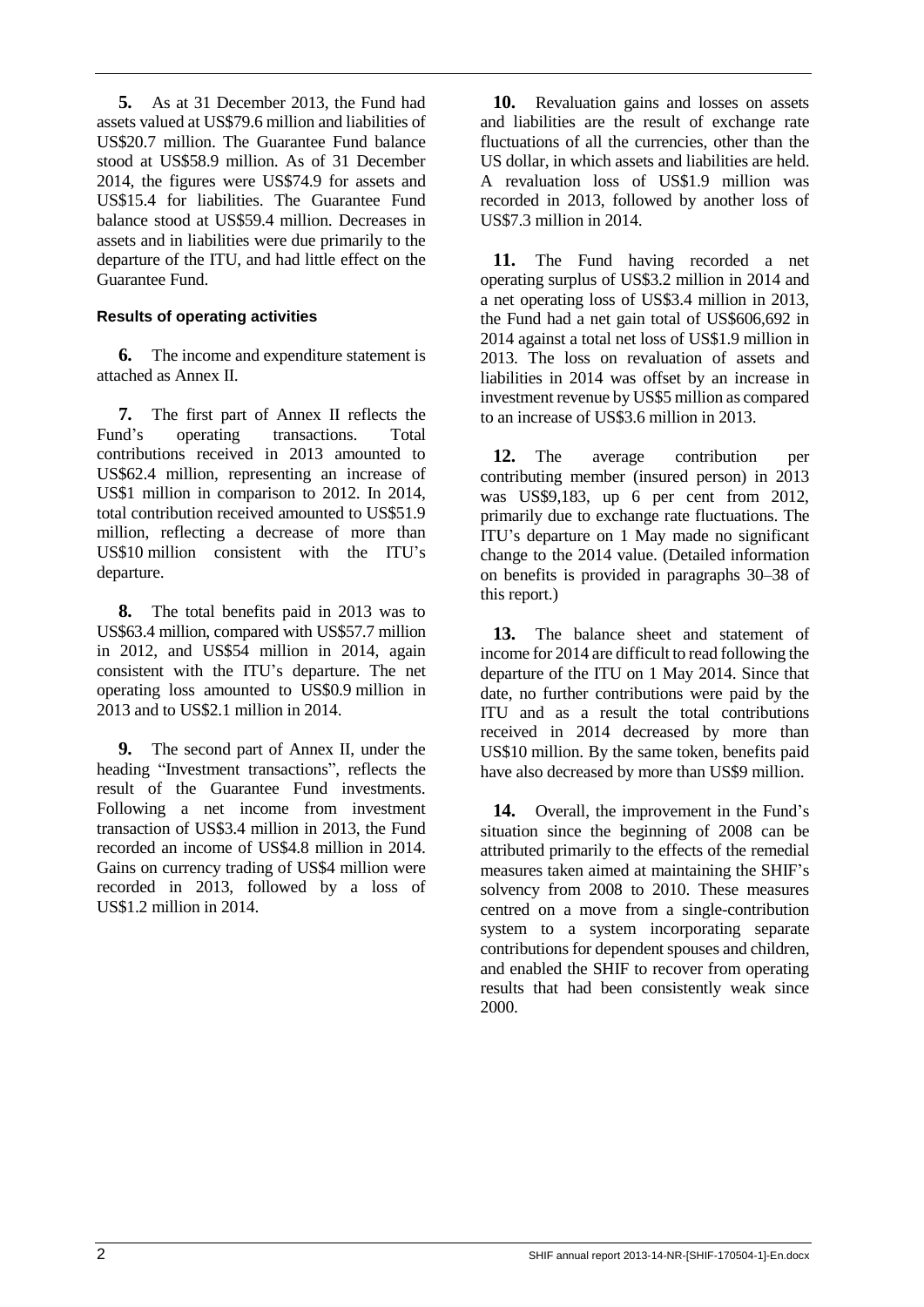#### **Investments**

**15.** As at 31 December 2014, the total market value of the portfolio was US\$72.2 million (including accrued interest and derivatives), a slight decrease compared to US\$74.5 million as at 31 December 2013.

#### **Guarantee Fund**

**16.** Article 3.8 of the SHIF Regulations sets the level of the Guarantee Fund at between one sixth  $(=$  six months) and one half  $(= 18 \text{ months})$ of Fund expenditure over the previous three financial years.

**17.** The Guarantee Fund balance amounted to US\$59.5 million at year-end 2014, compared with US\$58.9 million at year end 2013 (see Annex 1). The level of the Guarantee Fund at 31 December 2014 was well above the statutory minimum level of US\$29.2 million, even if the departure of the ITU causes a bias in this calculation.

**Figure 1. SHIF Guarantee Fund** (US\$ million)



#### **Accrued liability for claims incurred but not received (IBNR)**

**18.** The method used for calculating the IBNR provision for the year ending 31 December is as follows:

> At the end of each financial period, a provision is made representing amounts yet to be claimed in respect of the financial period under review. For the 2014 financial period, the provision has been calculated based on the comparison between actual claims Incurred But Not Received (IBNR) reported to end February of the year + 1 financial period and actual end-February experience recorded for prior years. The IBNR provision is the higher of: (i) the

average percentage of IBNR reported in prior years, applied to actual IBNR reported to end February of the year +1 financial period and projected out to a year-end IBNR result; and (ii) the average percentage representing IBNR versus year -1 claims reported in prior years, applied to actual IBNR reported to end-February of the year +1 financial period and projected out to a year-end IBNR result.

- **19.** Accrued liability for claims incurred prior to, or during, the year under review, but not received by 31 December, appear under item 2 of "Liabilities" in the Assets and liabilities statement (Annex I) as "Accrued liability for unsettled claims".
- **20.** The table below provides details concerning the accrued IBNR liability amount shown in Annex I as "Accrued liability for unsettled claims". The method of IBNR calculation was audited by the SHIF's External Auditors for the year 2006. This method has remained unchanged.

#### **Figure 2. Summary of benefits paid in 2013 and 2014 for claims incurred in prior years**

| Benefits paid in 2013 for claims incurred in prior years<br>(US\$) |            |  |  |  |  |  |  |  |
|--------------------------------------------------------------------|------------|--|--|--|--|--|--|--|
| IBNR (forecast)                                                    | 17 500 000 |  |  |  |  |  |  |  |
| Before 2011                                                        | 60 709     |  |  |  |  |  |  |  |
| 2011                                                               | 520 161    |  |  |  |  |  |  |  |
| 2012                                                               | 16 033 960 |  |  |  |  |  |  |  |
| IBNR 2013 (actual)                                                 | 16 614 860 |  |  |  |  |  |  |  |

#### **Benefits paid in 2014 for claims incurred in prior years**  $(1100)$

| (000)              |            |
|--------------------|------------|
| IBNR (forecast)    | 20 000 000 |
| Before 2012        | 103 962    |
| 2012               | 1 363 496  |
| 2013               | 17 191 068 |
| IBNR 2014 (actual) | 18 658 525 |
|                    |            |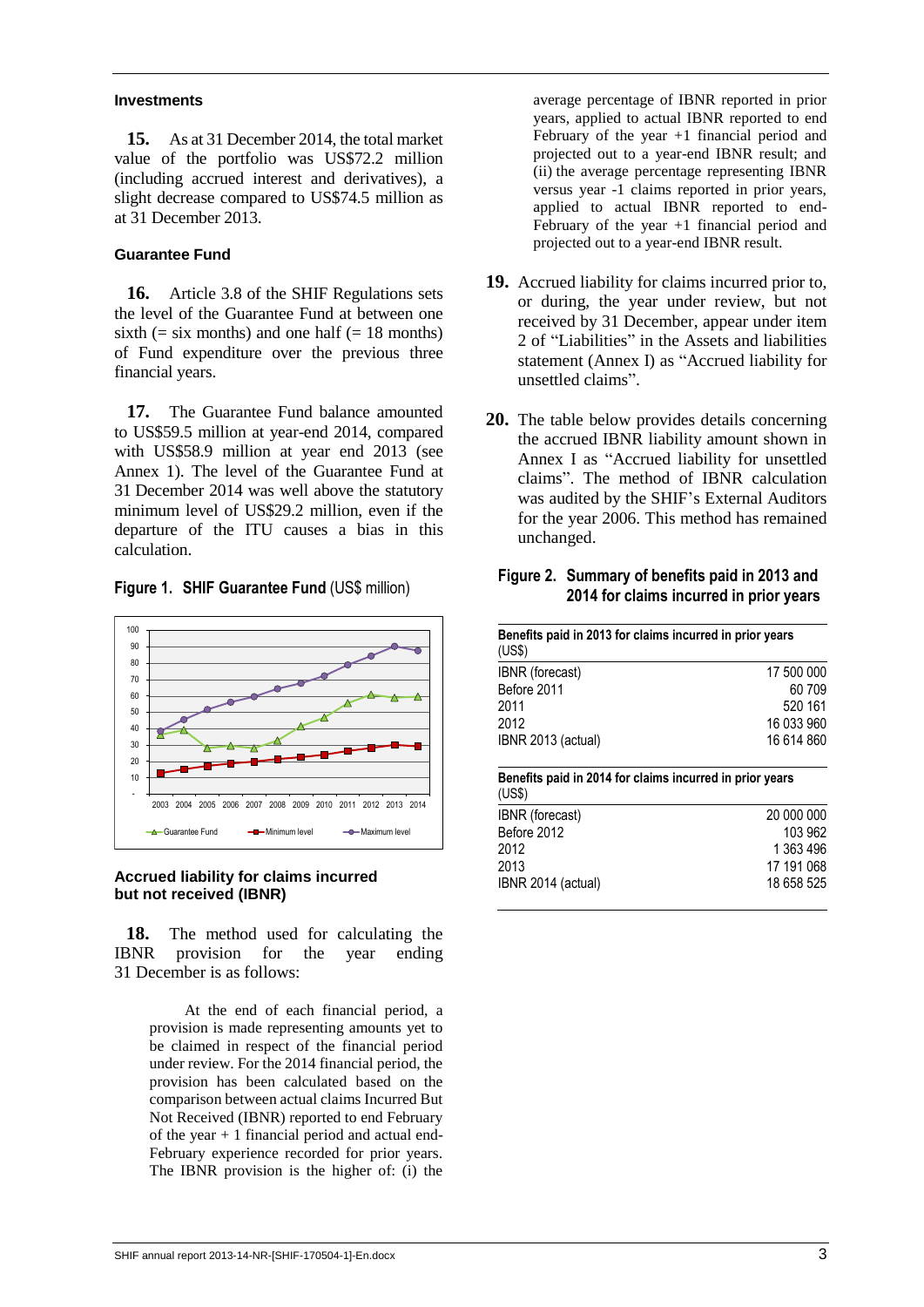### **Trends in membership**

#### **Overall trend**

**21.** The total number of persons insured on 31 December 2013 was 13,998 and 14,407 on 31 December 2014 (including the ITU). Taking into account only the ILO, the number of insured persons at 31 December 2014 was 11,263.





**22.** In 2013, the number of paying members of the Fund was 6,789 (see Annex V for details). The distribution of paying members continued to be about 76.4 per cent ILO versus 23.6 per cent ITU. The proportion of retired paying members grew from 44.2 per cent of all insured persons in 2012 to 46.9 per cent in 2014. The figures for the ILO are slightly lower (42.3 per cent to 45 per cent), and the figures for the ITU are slightly higher (50.2 per cent to 53.2 per cent).

**23.** Figure 4 illustrates the geographical distribution of paying members (ILO only) as of 31 December 2014.

### **Figure 4. Distribution of ILO insured persons as of 31 December 2014**



#### **Automatically covered dependants**

**24.** The number of dependants (excluding voluntarily covered dependants) increased slightly from 7,209 in 2013 to 7,429 in 2014 following the increase in the number of paying members. The number of automatically covered dependants per active insured person was 1.38 in 2014 compared to 1.41 in 2012. The number of voluntarily covered dependants per retired insured person remained stable at 0.46.

#### **Voluntarily covered dependants**

**25.** The number of voluntarily covered dependants stood at 684 at the end of 2014, down from 751 in 2013. At year-end 2014, the number of voluntarily covered children was 570 (83.3 per cent of the total) and the number of voluntarily covered spouses was 106 (15.5 per cent of the total) and the number voluntarily covered parents and parents-in-law was eight (1.2 per cent of the total).

**26.** A summary of the annual and cumulative results of this group for the years 2005–14 is set out in Annex IV. The cumulative gain for this period for voluntarily covered dependants was US\$871,102. Although they represent only one per cent of the total, benefits paid in respect of voluntarily covered parents and parents-in-law amounted to 10 per cent in 2013 and 9 per cent in 2014 of total benefits paid in respect of voluntarily covered dependants. Benefits paid for voluntarily covered spouses amounted to 29 per cent in 2013 and in 2014.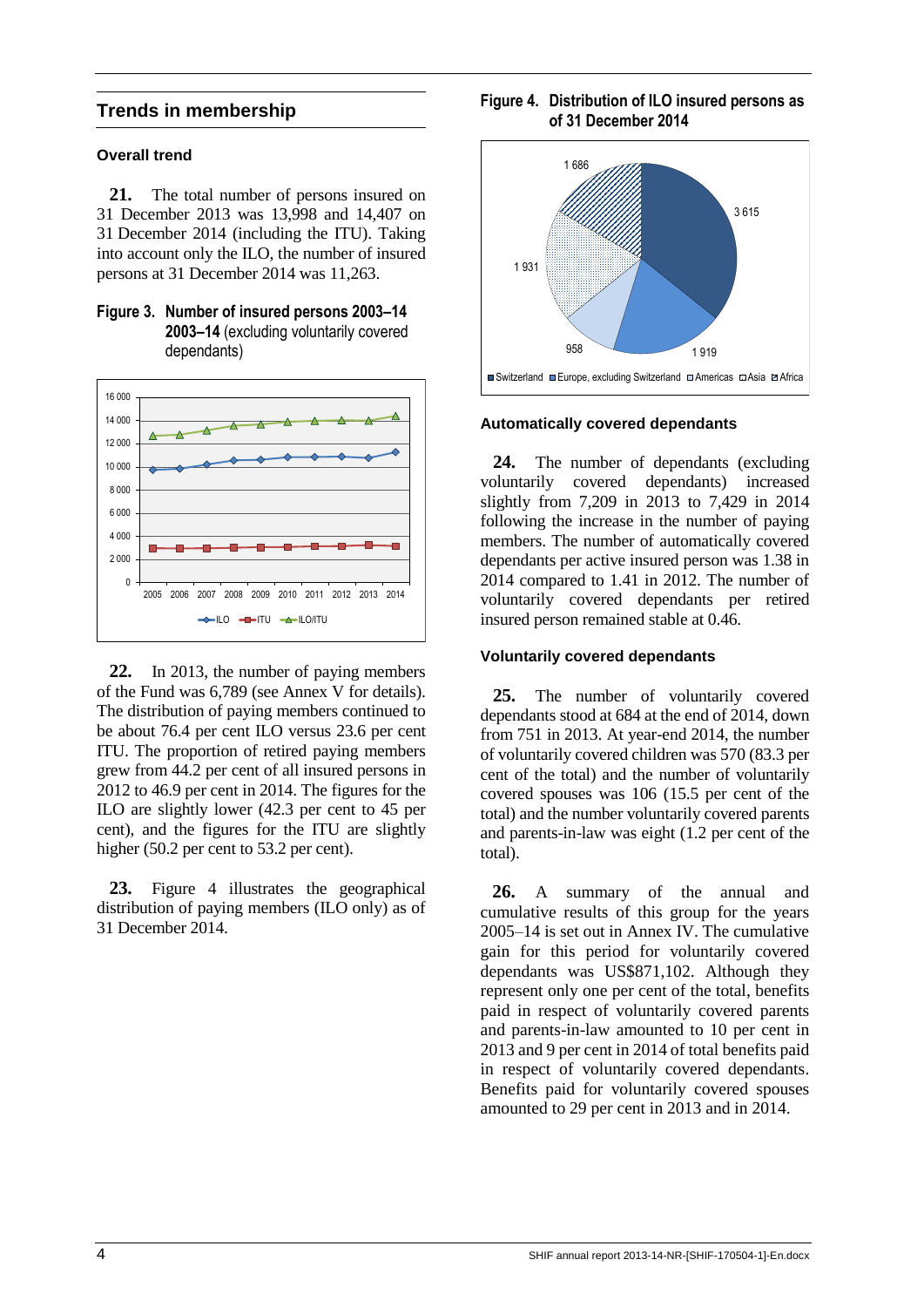**27.** Under article 3.5 of the Fund's Regulations, contribution rates in respect of voluntarily covered dependants have to be set so as to make this group self-supporting, with no contribution being paid by the organizations for this category of protected persons. An increase in contribution rates in respect of voluntarily covered dependants became effective on 1 October 2010. As the group was selfsupporting during the period under review, no increase is foreseen but the Management Committee will continue to follow closely the results of this group.

## **Benefits statistics**

#### **Trends in expenditure**

**28.** Total benefits paid increased from US\$57.7 million in 2012 to US\$63.4 million in 2013, an increase of nearly 10 per cent. This increase is largely attributable to currency fluctuations, primarily between the US dollar and the Swiss franc. In fact, total benefits paid for costs incurred in Switzerland continue to represent about two thirds of the total, as shown in figure 5 below, which illustrates the 2014 figures for the ILO only.

**Figure 5. Distribution percentage by providing country for reimbursements made in 2014 (ILO only)** (in percent)



**29.** In 2013, the benefits paid per paying member amounted to US\$8,776, an increase in comparison to US\$7,811 in 2012. These figures do not include benefits paid in respect of persons covered under article 1.6 ("Voluntarily covered dependants") of the SHIF Regulations. Benefits paid per person protected by the Fund (excluding voluntarily covered dependants) in 2013 amounted to US\$4,453, compared with US\$3,924 in 2012. Once again, the departure of the ITU did not impact the 2014 figure.

**30.** The overall loss ratio for 2013 was 101.7, in other words, expenditure exceeded revenue for the first time since 2007. This loss ratio does not take into account contributions received and benefits paid in respect of person covered under article 1.6 ("Voluntarily covered dependants") of the SHIF Regulations. The loss ratios per category of insured persons were 59 per cent in 2013 and 56 per cent in 2014 (active staff category) against 154 per cent in 2013 and 162 per cent in 2014 (retiree category).

**31.** Combining the claims paid out for 2013 and 2014, medical care provided in hospitals constituted the single largest item of expenditure, accounting for 38.7 per cent of the combined 2013 and 2014 total. Doctors' services and medication constituted the second and third largest items of expenditure, respectively accounting for 11.4 per cent and 10.1 per cent of the year total, while dental care and nursing care accounted respectively for 8.0 per cent and 8.8 per cent of the total.

**32.** Benefit expenditure is detailed in Annex VI. Figure 6 shows the relative benefit volume in each of the three major categories of expenditure (in-patient care, out-patient care and dental care). In-patient care accounted for 55.9 and 57 per cent of the 2013 and 2014 total claim volume and out-patient care for 32.2 in 2013 and 31 per cent in 2014 of total claim volume. After a pause in 2011 and 2012, the percentage ratio of hospital care claims to total care volume increased again.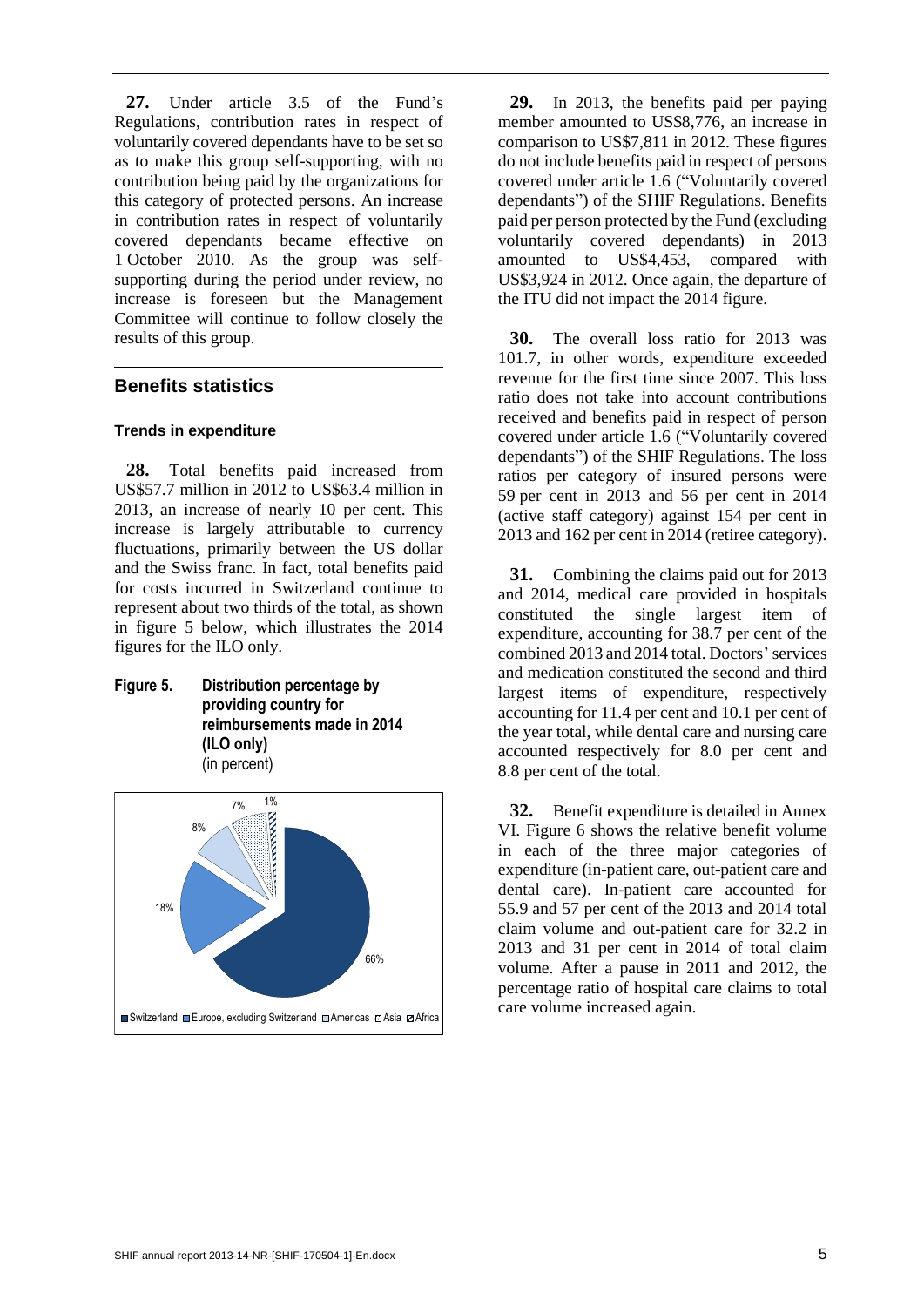**33.** The **in-patient category** comprises the benefits for all types of institutional care. This relates in particular to hospitalization for treatment, examination or diagnosis, nursing care, post-operative convalescence and cures, including accommodation and medical care.

**34.** The **out-patient category** comprises doctors' fees, psychiatry and psychoanalysis, medical imagery, laboratory tests, prescribed medications and physiotherapy.

**Figure 6. Relative benefit volumes per major category of expenditure**  (% of total)



#### **Supplementary benefits**

**35.** Pursuant to article 2.5 of the SHIF Regulations, the Fund pays supplementary benefits where approved expenses in respect of an insured person and his/her dependants exceed a yearly US dollar threshold proportional to the income of each insured person, in accordance with paragraph 1 of article 2.5.3 ("Supplementary benefits") of the Fund's Administrative Rules. The amount of supplementary benefits paid over the period under review was US\$4.5 million versus US\$4 million in 2012. Supplementary benefits expenditure represented 7.3 per cent of total benefits paid in 2013, compared with 7.1 per cent in 2012.

**36.** Supplementary benefits were received by 749 insured persons in 2013 and 589 insured persons in 2014.

#### **Maximum annual liability and large claims**

**37.** At year-end 2014, 63 families had submitted claims with approved medical expenses totalling US\$100,000 or over, compared with 84 families in 2013. This drop is due to the departure of ITU from the Fund.

**38.** In 2013–14, the Fund's maximum annual liability per family remained set at US\$150,000 per family. With the approval of the Management Committee, this maximum annual liability was exceeded in 36 cases (out of which 13 for the ITU) in 2013 and 20 (out of which two for the ITU) in 2014.

**Figure 7. Number and amount of families who received supplementary benefits and number and amount of families who exceed the maximum annual liability**  (2011–14)

|                             |                           |    | 2011 2012 2013          |     | 2014 |
|-----------------------------|---------------------------|----|-------------------------|-----|------|
|                             | Number of families 753    |    | 662                     | 749 | 586  |
| Supplementary<br>benefits   | Amount<br>(thousand US\$) |    | 4 354 4 087 4 575 4 229 |     |      |
| Maximum<br>annual liability | Number of families        | 33 | 25                      | 36  | 20   |
|                             | Amount<br>(thousand US\$) |    | 7 721 5 981 8 113 4 734 |     |      |

## **Administration**

**39. External audit** – The Auditor General of Canada carried out an audit of the Fund's 2013 and 2014 financial year accounts, as part of the overall audits of the ILO and ITU financial statements. The objective of this audit work was for the External Auditors "to verify that the contributions were accurate and complete, that the claims paid were accurate and valid, that the SHIF Guarantee Fund was in compliance with the respective authority". Pursuant to article 4.14 of the SHIF Regulations, a report of their findings has been presented by the External Auditors to the SHIF Management Committee.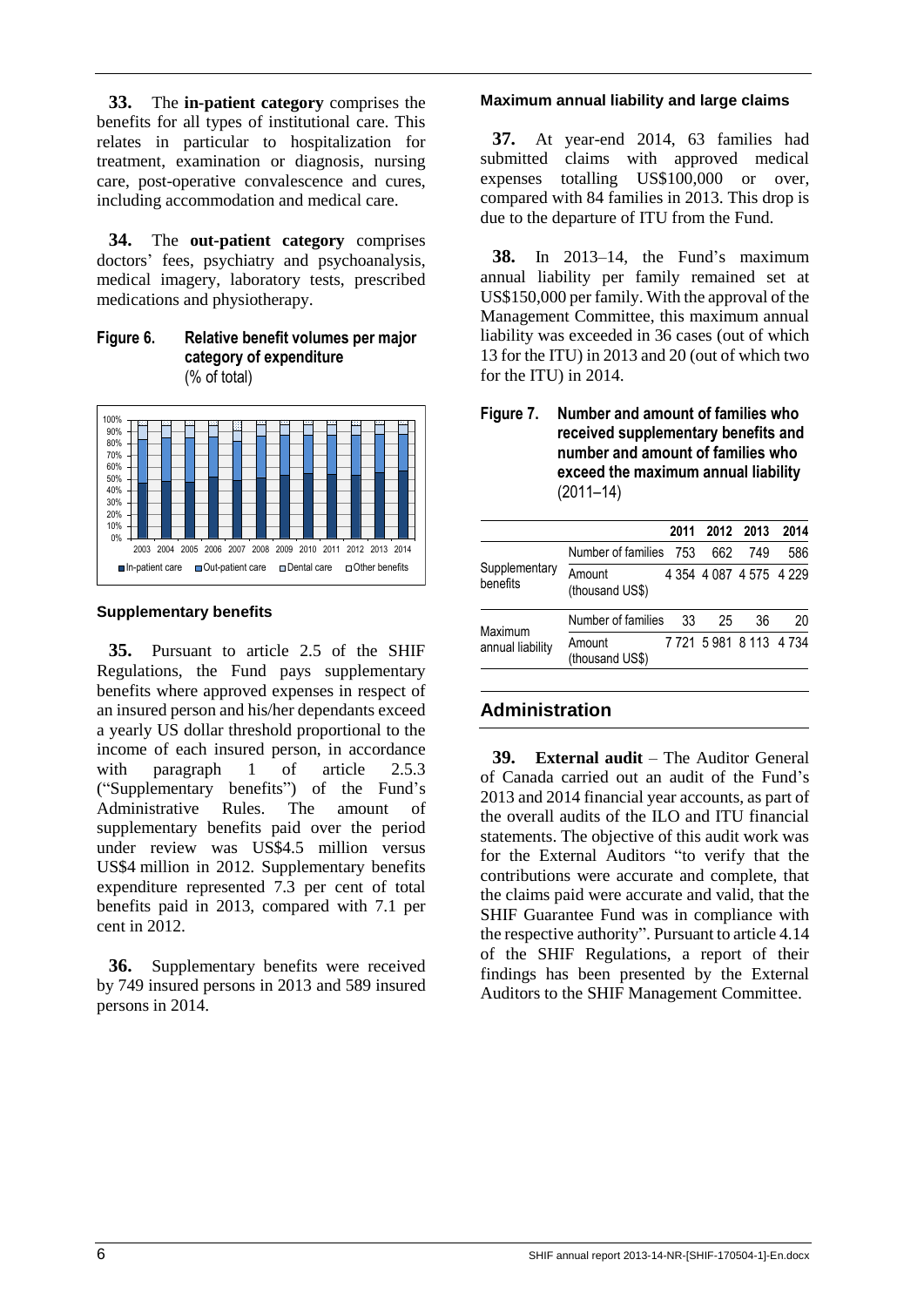**40. Claims settlement** – The Fund's claims adjusters processed 45,080 claims in 2014 (37,256 for the ILO and ILO-ITC Turin combined and 7,824 for the ITU), compared to 55,015 in 2013 (42,977 for the ILO and ILO-ITC Turin combined and 12,038 for the ITU) in 2013. A total of 165,715 invoices were examined in 2013 (136,297 for the ILO and ILO-ITC Turin combined and 29,418 for the ITU) versus 195,021 invoices in 2014 (151,965 for the ILO and ILO-ITC Turin combined and 43,056 for the ITU). Claims settled at the ILO represented 78 per cent of the total. Claims settled at the ITU represented 22 per cent of the total.

**41. Main activities of the Management Committee** – The Management Committee met 5 times in 2013 and 9 times in 2014. It monitored the functioning of the Secretariat and the Fund's financial situation. The following issues are highlighted in view of their importance:

Jean-François Santarelli Florian Léger Chairperson Executive Secretary

Geneva, 30 April 2017

■ **Delegation to the Executive Secretary in accordance with article 2.11**. To streamline SHIF's operational management, the Management Committee has delegated authority to the Executive Secretary to reimburse late claims, providing the reasons for late claims are in accordance with the provision outlined in article 2.10.

## **42. Activities of the Standing Subcommittee:**

■ **Special cases**: Special cases correspond to situations which require interpretation of the Regulations and Administrative Rules, or which call for exceptions thereto, in accordance with articles 1.7 or 2.2(3) of the SHIF Regulations. They are examined by the Standing Subcommittee, which reports to the Management Committee. The Standing Subcommittee examined 12 special cases in 2013 and eight cases in 2014.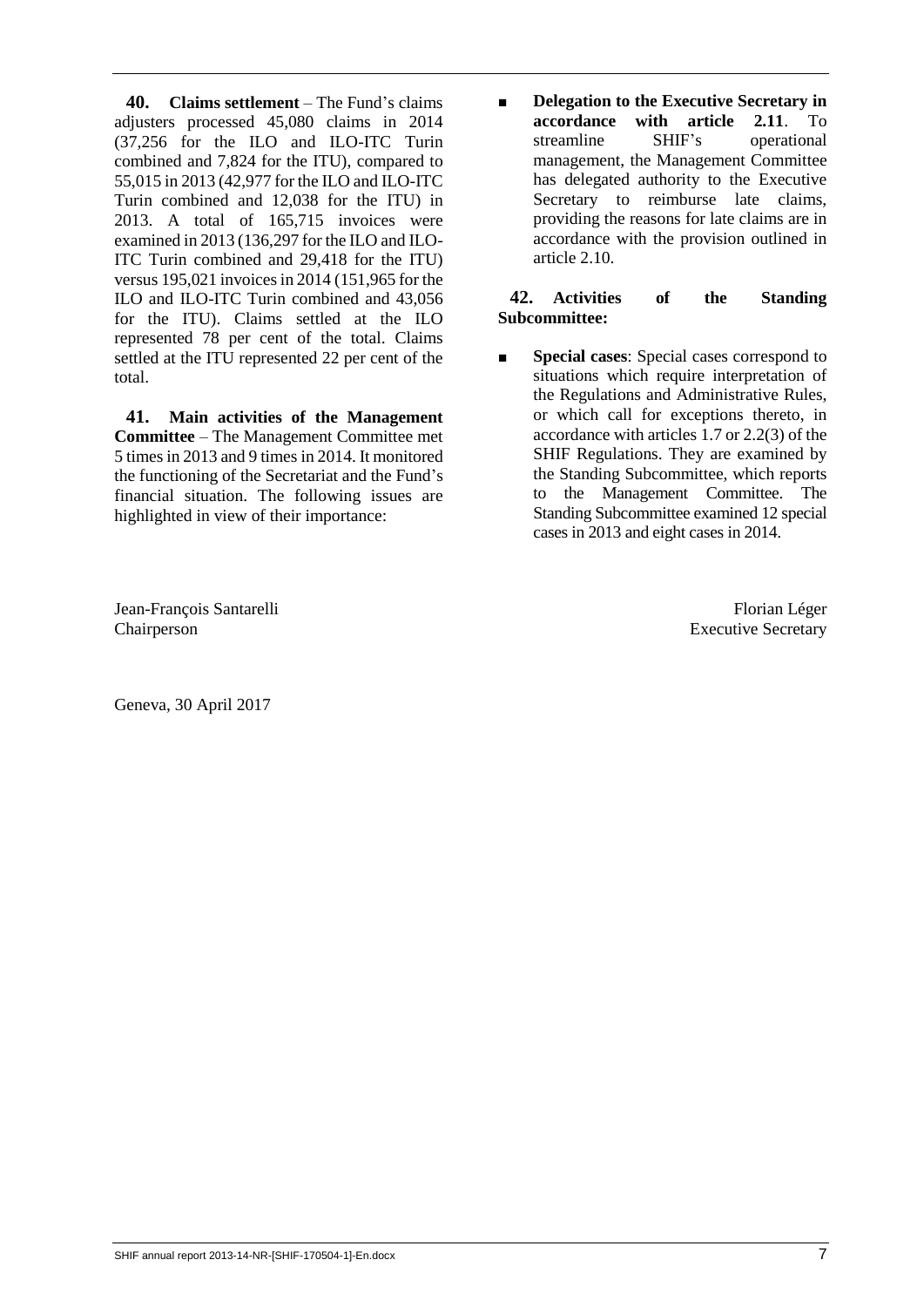## **Annex I**

## **ILO-ITU Staff Health Insurance Fund Assets and Liabilities Statement as at 31 December 2013** (in US dollars)

| <b>ASSETS</b>                      |                                                                         | <b>ILO</b>            | <b>ITU</b>            | <b>Total 2013</b>       | <b>Total 2012</b>       |
|------------------------------------|-------------------------------------------------------------------------|-----------------------|-----------------------|-------------------------|-------------------------|
| 1. Cash                            | Term deposits                                                           |                       |                       |                         |                         |
| 2. Debtors                         | Advances and other accounts receivable<br>Other debtors                 | 621 886<br>6981697    | (89710)<br>(2446167)  | 532 176<br>4 535 530    | 845 506<br>17 232 159   |
|                                    | 3. Investments Held with Aberdeen Asset Management<br>Derivative assets | 61 096 705<br>990 938 | 11 716 705<br>117 742 | 72 813 410<br>1 108 680 | 59 049 400<br>1 291 901 |
| 4. Other                           | Accrued investment income                                               | 452 689               | 115 243               | 567 932                 | 471 666                 |
|                                    | <b>TOTAL</b>                                                            | 70 143 915            | 9 413 813             | 79 557 728              | 78 890 632              |
| <b>LIABILITIES</b>                 |                                                                         |                       |                       |                         |                         |
| 1. Creditors                       | Prepaid contributions<br>Other creditors                                | 593 466<br>96 440     | 10 075                | 593 466<br>106 515      | 558 894<br>47 612       |
|                                    | 2. Accrued liability for unsettled claims*                              | 14 000 000            | 6 000 000             | 20 000 000              | 17 500 000              |
|                                    | <b>TOTAL</b>                                                            | 14 689 906            | 6 010 075             | 20 699 981              | 18 106 506              |
|                                    | <b>EXCESS OF ASSETS OVER LIABILITIES</b>                                | 55 454 009            | 3 403 738             | 58 857 747              | 60 784 126              |
| <b>SHIF GUARANTEE FUND</b>         |                                                                         |                       |                       |                         |                         |
|                                    | Balance brought forward from previous year                              | 54 301 524            | 6 482 602             | 60 784 126              | 54 882 560              |
|                                    | Total surplus/(deficit) for the year                                    | 1 152 485             | (3078864)             | (1926379)               | 5 901 566               |
| <b>Fund Balance at 31 December</b> |                                                                         | 55 454 009            | 3 403 738             | 58 857 747              | 60 784 126              |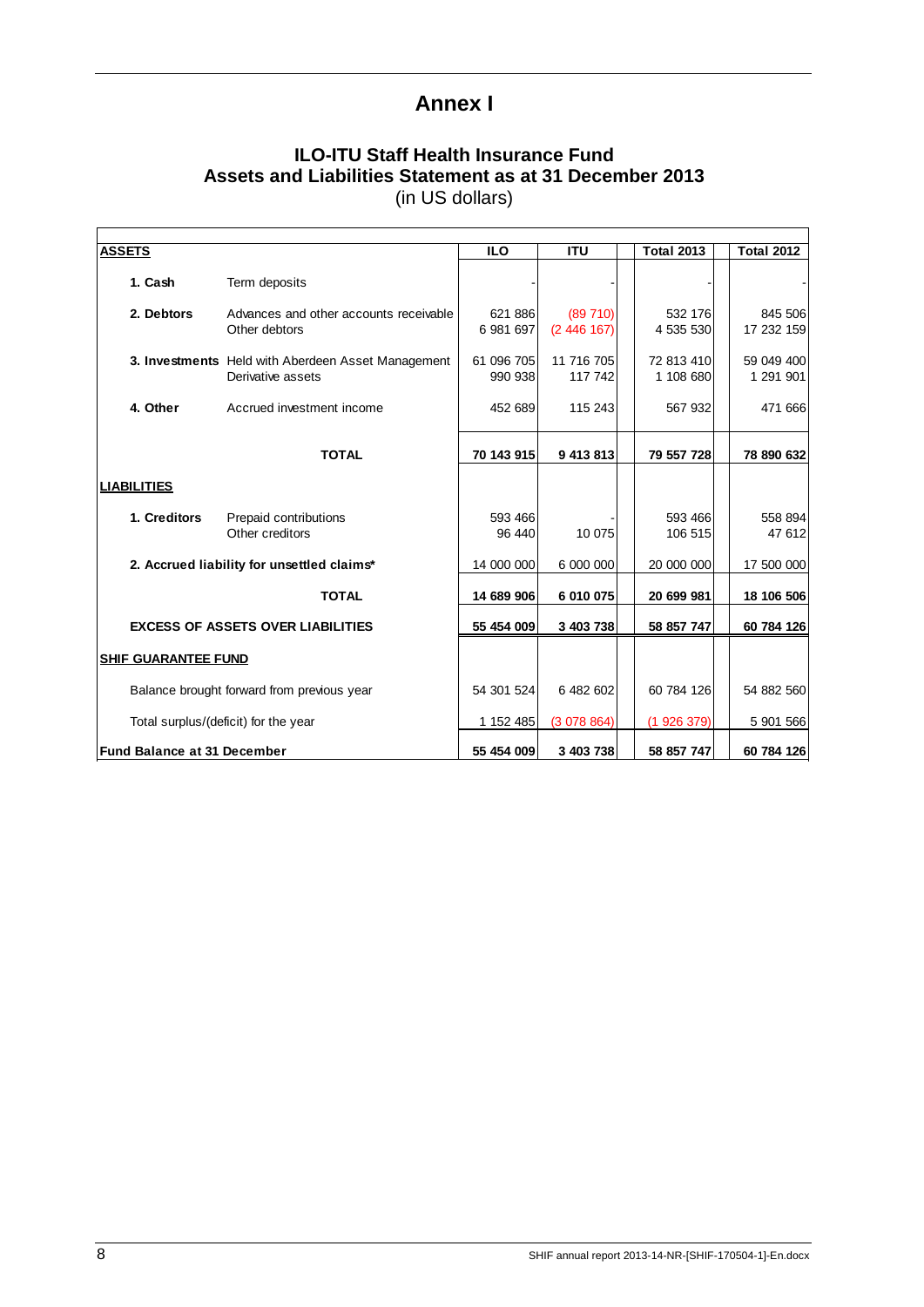## **ILO-ITU Staff Health Insurance Fund Assets and Liabilities Statement as at 31 December 2014** (in US dollars)

| <b>ASSETS</b>                      |                                                                         | <b>ILO</b>             | <b>ITU</b>                           | <b>Total 2014</b>      | <b>Total 2013</b>       |
|------------------------------------|-------------------------------------------------------------------------|------------------------|--------------------------------------|------------------------|-------------------------|
| 1. Cash                            | Term deposits                                                           |                        |                                      |                        |                         |
| 2. Debtors                         | Advances and other accounts receivable<br>Other debtors                 | 843 014<br>11 884 160  | 54 230<br>$(9991834)$ <sup>(1)</sup> | 897 244<br>1892326     | 532 176<br>4 535 530    |
|                                    | 3. Investments Held with Aberdeen Asset Management<br>Derivative assets | 60 460 229<br>(624034) | 11 678 304 (1)<br>(37650)            | 72 138 533<br>(661684) | 72 813 410<br>1 108 680 |
| 4. Other                           | Accrued investment income                                               | 554 744                | 121 400                              | 676 144                | 567 932                 |
|                                    | <b>TOTAL</b>                                                            | 73 118 113             | 1824 450                             | 74 942 563             | 79 557 728              |
| <b>LIABILITIES</b>                 |                                                                         |                        |                                      |                        |                         |
| 1. Creditors                       | Prepaid contributions<br>Other creditors                                | 588 000<br>129 321     | 8 4 21                               | 588 000<br>137 742     | 593 466<br>106 515      |
|                                    | 2. Accrued liability for unsettled claims*                              | 14 000 000             | 750 000                              | 14 750 000             | 20 000 000              |
|                                    | <b>TOTAL</b>                                                            | 14 717 321             | 758 421                              | 15 475 742             | 20 699 981              |
|                                    | <b>EXCESS OF ASSETS OVER LIABILITIES</b>                                | 58 400 792             | 1 066 029                            | 59 466 821             | 58 857 747              |
| <b>SHIF GUARANTEE FUND</b>         |                                                                         |                        |                                      |                        |                         |
|                                    | Balance brought forward from previous year                              | 55 454 009             | 3 403 738                            | 58 857 747             | 60 784 126              |
|                                    | Total surplus/(deficit) for the year                                    | 2 946 783              | (2337709)                            | 609 074                | (1926379)               |
| <b>Fund Balance at 31 December</b> |                                                                         | 58 400 792             | 1 066 029                            | 59 466 821             | 58 857 747              |

**(1)** In 2015 Investments w ill be transferred to settle this debt to the ILO.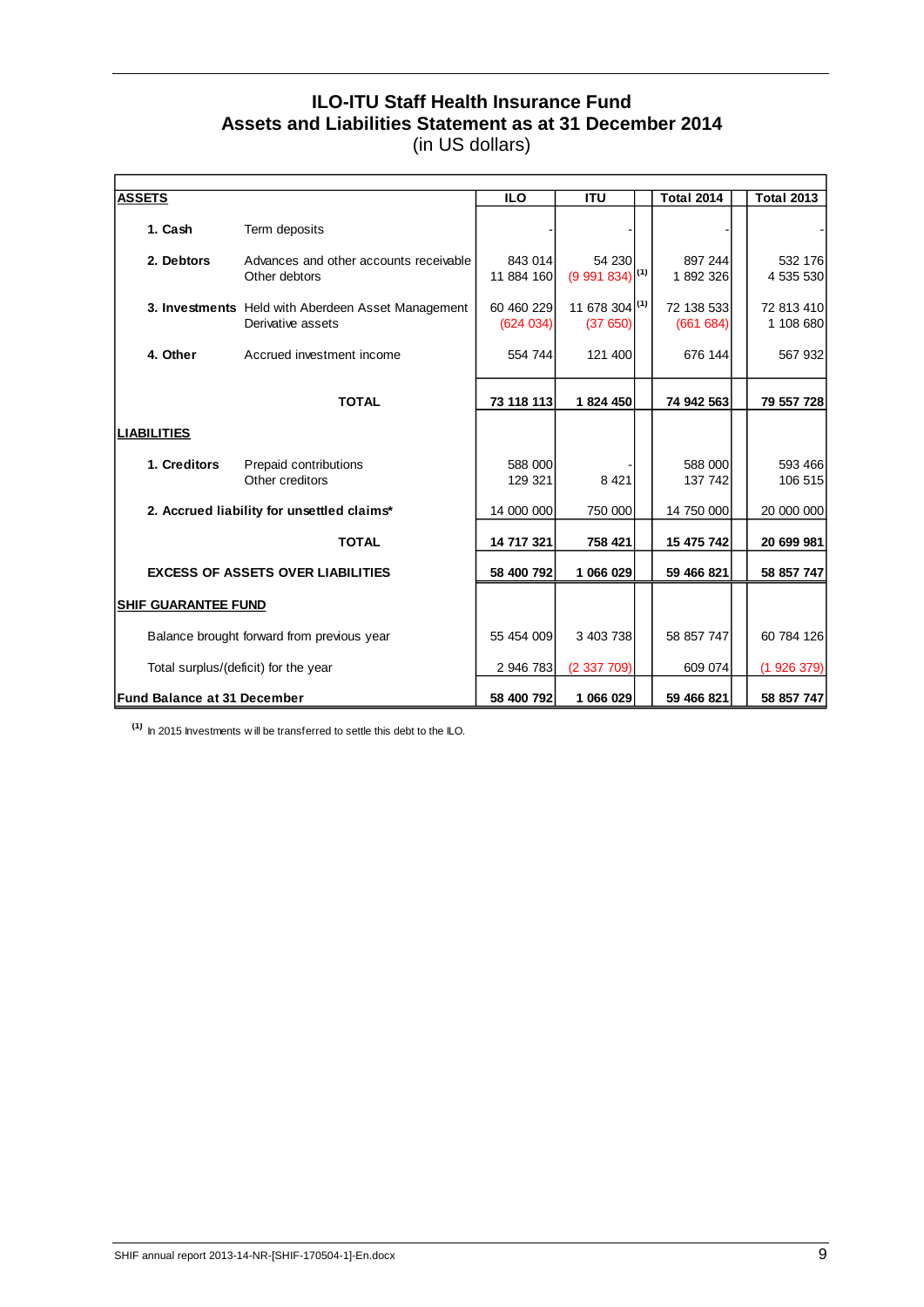## **Annex II**

## **ILO-ITU Staff Health Insurance Fund Income and expenditure Statement for the year ended 31 December 2013**

(in US dollars)

| <b>OPERATING TRANSACTIONS</b>                                       | <b>ILO</b> | ITU         | <b>Total 2013</b> | <b>Total 2012</b> |
|---------------------------------------------------------------------|------------|-------------|-------------------|-------------------|
|                                                                     |            |             |                   |                   |
| 1. Contributions Active staff including experts                     | 12 035 752 | 4 325 087   | 16 360 839        | 16 278 583        |
| Active staff - Organizations<br>received                            | 11 946 267 | 4 266 540   | 16 212 807        | 16 109 989        |
| Retired/survivors                                                   | 6 495 687  | 2 493 894   | 8 989 581         | 8 697 194         |
| Retired/survivors - Organizations                                   | 12 991 373 | 4 987 788   | 17 979 161        | 17 394 978        |
| Voluntary                                                           | 1 960 356  | 941 877     | 2 902 233         | 2 874 469         |
|                                                                     |            |             |                   |                   |
| <b>TOTAL CONTRIBUTIONS</b>                                          | 45 429 435 | 17 015 186  | 62 444 621        | 61 355 213        |
|                                                                     |            |             |                   |                   |
| 2. Benefits paid Active staff including experts                     | 13 169 018 | 5989310     | 19 158 328        | 18 695 827        |
| Retired/survivors                                                   | 29 103 064 | 12 332 714  | 41 435 778        | 36 421 297        |
| Voluntary                                                           | 1767386    | 1 041 571   | 2 808 957         | 2 619 308         |
| Less: Recoveries from third parties                                 | (2453)     | (44353)     | (46 806)          | (47115)           |
|                                                                     |            |             |                   |                   |
| <b>TOTAL BENEFITS</b>                                               | 44 037 015 | 19 319 242  | 63 356 257        | 57 689 317        |
|                                                                     |            |             |                   |                   |
| 3. Net surplus/(deficit) in contributions income                    |            |             |                   |                   |
| over benefits paid                                                  | 1 392 420  | (2304056)   | (911636)          | 3 665 896         |
|                                                                     |            |             |                   |                   |
| 4. Increase/(decrease) in accrued liability for<br>unsettled claims |            |             |                   |                   |
|                                                                     | 1 575 000  | 925 000     | 2 500 000         | 1 200 000         |
|                                                                     | (7747)     | 5458        | (2 289)           |                   |
| 5. Exchange gains/(losses)                                          |            |             |                   | (20 250)          |
| 6. Sundry expenses                                                  | 1 5 9 5    |             | 1 5 9 5           | 120               |
|                                                                     |            |             |                   |                   |
| 7. Net operating surplus/(deficit)                                  | (191922)   | (3223598)   | (3415520)         | 2 445 526         |
|                                                                     |            |             |                   |                   |
|                                                                     |            |             |                   |                   |
| <b>INVESTMENT TRANSACTIONS</b>                                      |            |             |                   |                   |
|                                                                     |            |             |                   |                   |
| 8. Interest & other income received                                 | 1 652 920  | 192 306     | 1845226           | 1 477 256         |
| 9. Capital gains/(losses) on investment sold                        | (497 038)  | (59057)     | (556095)          | 267 648           |
| 10. Unrealized gains/(losses) on investment                         | (1487274)  | (176 716)   | (1663990)         | 408 839           |
| Sub-total                                                           | (331 392)  | (43 467)    | (374 859)         | 2 153 743         |
|                                                                     |            |             |                   |                   |
| 11. Gains/(losses) on currency trading:                             |            |             |                   |                   |
| On purchase and sales                                               | 3 568 837  | 398 108     | 3 966 945         | 2 639 182         |
| Sub-total                                                           | 3 568 837  | 398 108     | 3 966 945         | 2 639 182         |
|                                                                     |            |             |                   |                   |
| <b>Total investment income</b>                                      | 3 237 445  | 354 641     | 3 592 086         | 4792925           |
|                                                                     |            |             |                   |                   |
| 12. Expenditure:                                                    |            |             |                   |                   |
| Investment management fees                                          | 160 731    | 22 245      | 182 976           | 178 153           |
| <b>Total investment expenditure</b>                                 | 160 731    | 22 245      | 182 976           | 178 153           |
|                                                                     |            |             |                   |                   |
| 13. Net income/(loss) on investments                                | 3 076 714  | 332 396     | 3 409 110         | 4 614 772         |
|                                                                     |            |             |                   |                   |
| 14. Net surplus/(deficit)                                           | 2 884 792  | (2 891 202) | (6410)            | 7 060 298         |
|                                                                     |            |             |                   |                   |
| 15. Revaluation gain/(loss) on assets & liabilities                 | (1732307)  | (187662)    | (1919969)         | (1158732)         |
|                                                                     |            |             |                   |                   |
|                                                                     |            |             |                   |                   |
| NET RESULT FOR THE YEAR                                             | 1 152 485  | (3078864)   | (1926379)         | 5 901 566         |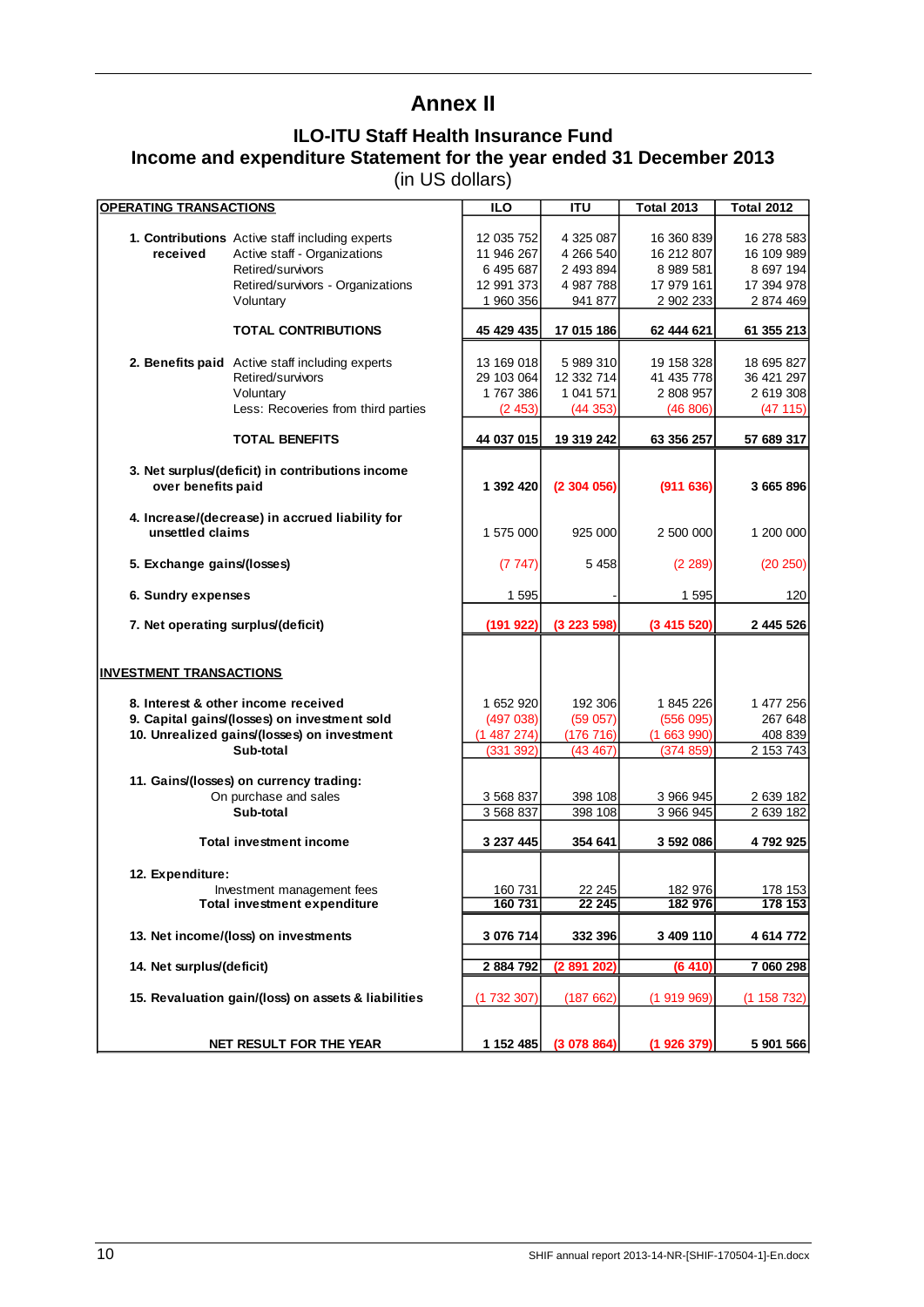## **ILO-ITU Staff Health Insurance Fund Income and expenditure Statement for the year ended 31 December 2014** (in US dollars)

| <b>OPERATING TRANSACTIONS</b>      |                                                                                                                                                        | <b>ILO</b>                                                       | <b>ITU</b>                                              | <b>Total 2014</b>                                                | <b>Total 2013</b>                                                |
|------------------------------------|--------------------------------------------------------------------------------------------------------------------------------------------------------|------------------------------------------------------------------|---------------------------------------------------------|------------------------------------------------------------------|------------------------------------------------------------------|
| received                           | 1. Contributions Active staff including experts<br>Active staff - Organizations<br>Retired/survivors<br>Retired/survivors - Organizations<br>Voluntary | 12 142 015<br>11 948 487<br>6 684 458<br>13 368 916<br>2 007 325 | 1 423 819<br>1 409 085<br>884 723<br>1769446<br>303 942 | 13 565 834<br>13 357 572<br>7 569 181<br>15 138 362<br>2 311 267 | 16 360 839<br>16 212 807<br>8 989 581<br>17 979 161<br>2 902 233 |
|                                    | <b>TOTAL CONTRIBUTIONS</b>                                                                                                                             | 46 151 201                                                       | 5 791 015                                               | 51 942 216                                                       | 62 444 621                                                       |
|                                    | 2. Benefits paid Active staff including experts<br>Retired/survivors<br>Voluntary<br>Less: Recoveries from third parties                               | 11 651 005<br>27 627 075<br>1 646 378<br>(63 423)                | 3 358 654<br>9 0 9 2 2 8 5<br>726 144<br>(410)          | 15 009 659<br>36 719 360<br>2 372 522<br>(63 833)                | 19 158 328<br>41 435 778<br>2 808 957<br>(46 806)                |
|                                    | <b>TOTAL BENEFITS</b>                                                                                                                                  | 40 861 035                                                       | 13 176 673                                              | 54 037 708                                                       | 63 356 257                                                       |
| over benefits paid                 | 3. Net surplus/(deficit) in contributions income                                                                                                       | 5 290 166                                                        | (7385658)                                               | (2095492)                                                        | (911636)                                                         |
| unsettled claims                   | 4. Increase/(decrease) in accrued liability for                                                                                                        |                                                                  | (5250000)                                               | (5250000)                                                        | 2 500 000                                                        |
| 5. Exchange gains/(losses)         |                                                                                                                                                        | 10 474                                                           | (2758)                                                  | 7 7 1 6                                                          | (2 289)                                                          |
| 6. Sundry expenses                 |                                                                                                                                                        | 1 0 8 1                                                          |                                                         | 1 081                                                            | 1 595                                                            |
| 7. Net operating surplus/(deficit) |                                                                                                                                                        | 5 299 559                                                        | (2 138 416)                                             | 3 161 143                                                        | (3415520)                                                        |
| <b>INVESTMENT TRANSACTIONS</b>     |                                                                                                                                                        |                                                                  |                                                         |                                                                  |                                                                  |
|                                    | 8. Interest & other income received<br>9. Capital gains/(losses) on investment sold<br>10. Unrealized gains/(losses) on investment<br>Sub-total        | 1 929 538<br>395 236<br>3 556 612<br>5 881 386                   | 101 595<br>23 846<br>214 581<br>340 022                 | 2 031 133<br>419 082<br>3771193<br>6 221 408                     | 1845226<br>(556095)<br>(1663990)<br>(374 859)                    |
|                                    | 11. Gains/(losses) on currency trading:<br>On purchase and sales<br>Sub-total                                                                          | (1093269)<br>(1093269)                                           | (116988)<br>(116988)                                    | (1210257)<br>(1210257)                                           | 3 966 945<br>3 966 945                                           |
|                                    | <b>Total investment income</b>                                                                                                                         | 4788117                                                          | 223 034                                                 | 5 011 151                                                        | 3 592 086                                                        |
|                                    |                                                                                                                                                        |                                                                  |                                                         |                                                                  |                                                                  |
| 12. Expenditure:                   | Investment management fees<br><b>Total investment expenditure</b>                                                                                      | 206 902<br>206 902                                               | 5 0 35<br>5 0 35                                        | 211 937<br>211 937                                               | 182 976<br>182 976                                               |
|                                    | 13. Net income/(loss) on investments                                                                                                                   | 4 581 215                                                        | 217 999                                                 | 4799214                                                          | 3 409 110                                                        |
| 14. Net surplus/(deficit)          |                                                                                                                                                        | 9 880 774                                                        | (1 920 417)                                             | 7 960 357                                                        | (6410)                                                           |
|                                    | 15. Revaluation gain/(loss) on assets & liabilities                                                                                                    | (6 933 991)                                                      | (417 292)                                               | (7 351 283)                                                      | (1919969)                                                        |
|                                    | <b>NET RESULT FOR THE YEAR</b>                                                                                                                         | 2 946 783                                                        | (2 337 709)                                             | 609 074                                                          | (1926379)                                                        |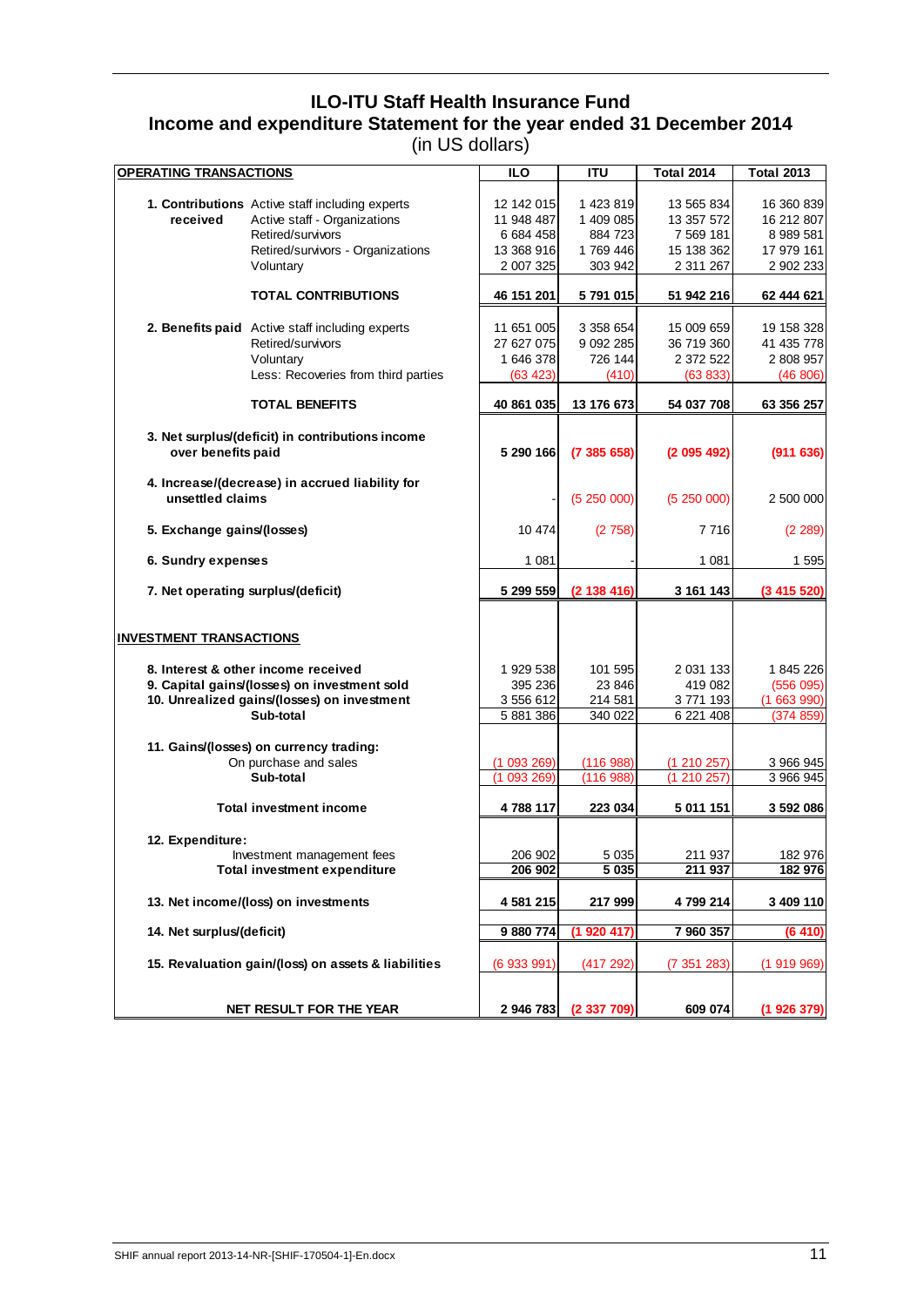# **Annex III**

### **Guarantee Fund 2003 -2014**

(in US dollars)

| Accounts year                                      | 2003 | 2004 | 2005 | 2006                                        | 2007                                                                                    | 2008 | 2009 | 2010 | 2011 | 2012                                                                                    | 2013 | 2014 |
|----------------------------------------------------|------|------|------|---------------------------------------------|-----------------------------------------------------------------------------------------|------|------|------|------|-----------------------------------------------------------------------------------------|------|------|
| Guarantee Fund                                     |      |      |      | 36 157 195 39 148 470 28 096 763 29 539 253 | 27 961 919 32 721 349 41 419 267 46 704 012 55 525 681 60 784 126 58 857 747 59 466 821 |      |      |      |      |                                                                                         |      |      |
| Benefit expenditure                                |      |      |      | 31 040 332 35 907 731 36 260 292 40 111 730 | 42 560 551 45 885 414 46 919 078 51 513 157 59 405 545 57 689 317 63 356 257 54 037 708 |      |      |      |      |                                                                                         |      |      |
| Minimum level                                      |      |      |      | 12 823 504 15 172 027 17 201 393 18 713 292 |                                                                                         |      |      |      |      | 19 822 095 21 426 283 22 560 841 24 052 942 26 306 297 28 101 337 30 075 187 29 180 547 |      |      |
| Maximum level                                      |      |      |      | 38 470 522 45 516 082 51 604 178 56 139 876 | 59 466 286 64 278 848 67 682 523 72 158 825 78 918 890 84 304 010 90 225 560 87 541 641 |      |      |      |      |                                                                                         |      |      |
| Ratio: actual level/maximum level                  | 0.93 | 0.86 | 0.54 | 0.53                                        | 0.47                                                                                    | 0.51 | 0.61 | 0.65 | 0.70 | 0.72                                                                                    | 0.65 | 0.68 |
| Swiss franc to US dollar exchange rate at year-end | 1.30 | 1.14 | 1.31 | 1.21                                        | 1.12                                                                                    | 1.19 | 1.00 | 0.97 | 0.92 | 0.93                                                                                    | 0.93 | 0.93 |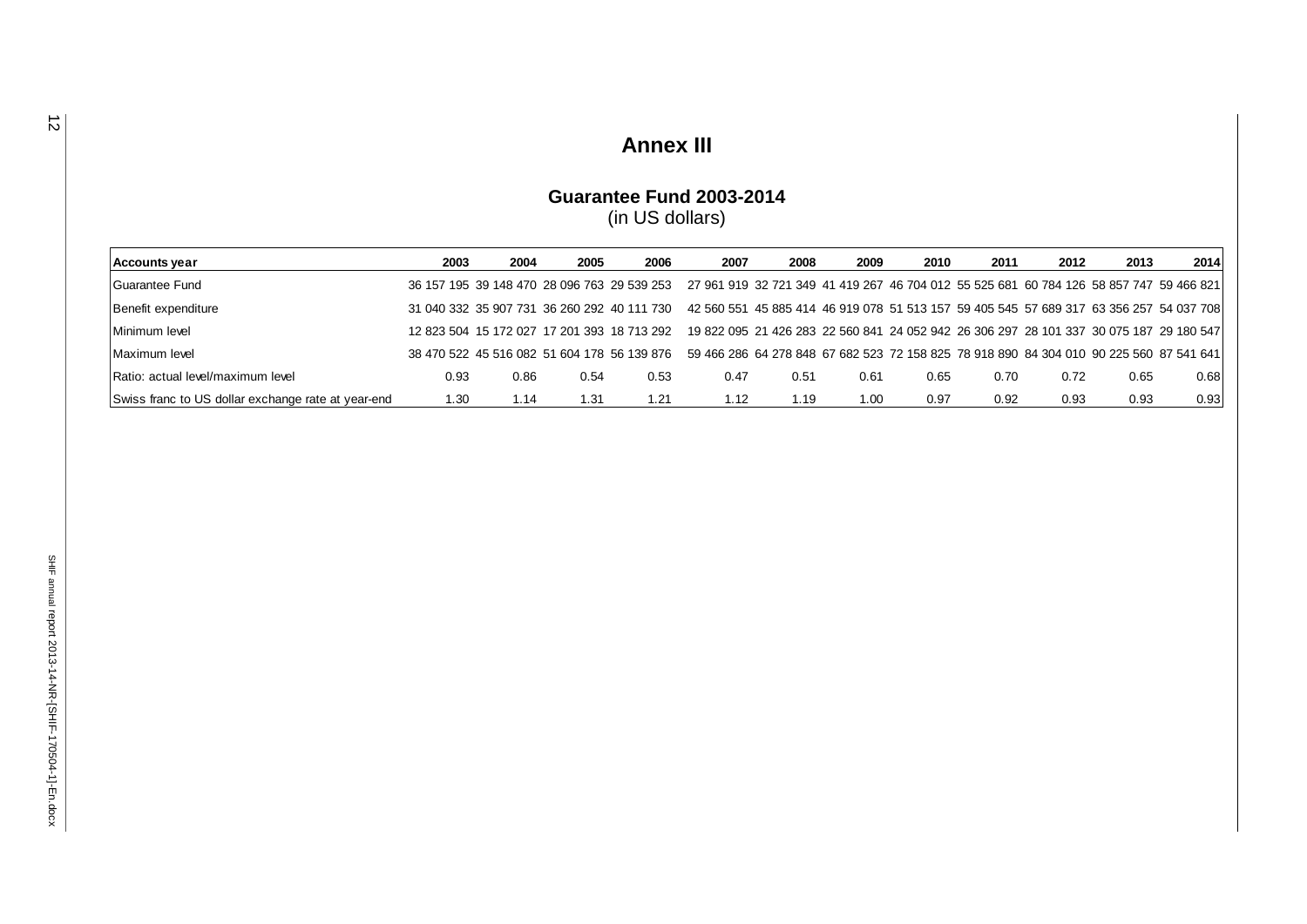## **Annex IV**

| Year | Number of<br>dependants<br>covered | <b>Contributions</b><br>received<br>(USD) | <b>Benefits</b><br>paid (USD) | <b>Operational</b><br>balance<br>(USD) | <b>Cumulative</b><br>result (USD) | <b>Benefit paid</b><br>per USD<br>contributed |
|------|------------------------------------|-------------------------------------------|-------------------------------|----------------------------------------|-----------------------------------|-----------------------------------------------|
| 2005 | 704                                | 2 0 34 4 0 9                              | 2 000 673                     | 33736                                  | 33736                             | 0.98                                          |
| 2006 | 666                                | 2061438                                   | 2035428                       | 26 010                                 | 59 746                            | 0.99                                          |
| 2007 | 660                                | 2072721                                   | 2 143 277                     | $-70556$                               | $-10810$                          | 1.03                                          |
| 2008 | 654                                | 2 195 825                                 | 2 510 305                     | $-314480$                              | $-325290$                         | 1.14                                          |
| 2009 | 647                                | 2 439 505                                 | 2 244 602                     | 194 903                                | $-130387$                         | 0.92                                          |
| 2010 | 672                                | 2720583                                   | 2 424 434                     | 296 149                                | 165 762                           | 0.89                                          |
| 2011 | 739                                | 2861830                                   | 2 443 675                     | 418 155                                | 583 917                           | 0.85                                          |
| 2012 | 682                                | 2874469                                   | 2 619 308                     | 255 161                                | 839078                            | 0.91                                          |
| 2013 | 760                                | 2 902 233                                 | 2 808 954                     | 93 279                                 | 932 357                           | 0.97                                          |
| 2014 | 652                                | 2 3 1 2 6 7                               | 2 372 522                     | $-61255$                               | 871 102                           | 1.03                                          |

### **Voluntarily covered dependants (VCD) Summary of annual and cumulative results 2005–14**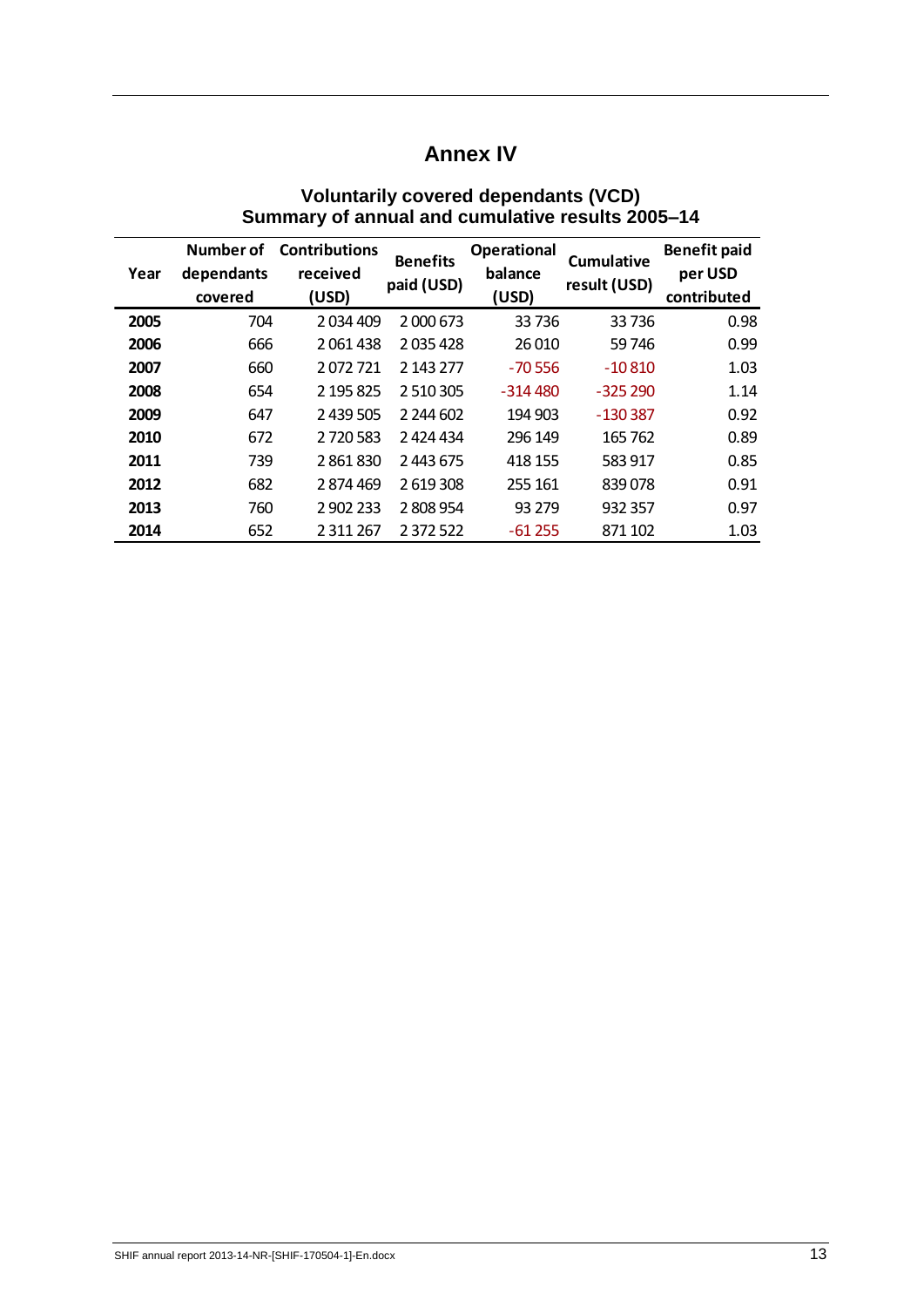## **Annex V**

#### **Category** as of 31 December 2005 2006 2007 2008 2009 2010 2011 2012 2013 2014 2005 2006 2007 2008 2010 2011 2012 2013 2014 2005 2010 2019 2009 2010 2014 2005 2006 2007 2008 2009 2010 2011 2012 2013 2014 **ILO** 2 839 2 855 2 970 3 005 3 016 3 079 3 112 3 098 2 698 2 971 3 939 3 924 4 118 4 327 4 323 4 422 4 387 4 444 4 511 4 787 6 778 6 779 7 088 7 332 7 339 7 501 7 499 7 542 7 209 7 758 1963 2025 2060 2143 2180 2232 2255 2274 2492 2429 989 1031 1048 1083 1098 1096 1100 1073 1065 1076 2952 3056 3108 3226 3278 3328 3355 3347 3557 3505 TOTAL 480 4880 5030 5148 5196 5311 5367 5372 5190 5400 4928 4955 5166 5410 5421 5518 5487 5517 5576 5863 9730 9835 10196 10558 10617 10829 10854 10889 10766 11263 **ITU** 860 836 826 825 828 826 829 834 729 737 1052 1041 1037 1075 1084 1085 1101 1099 1251 1195 1912 1877 1863 1900 1912 1911 1930 1933 1980 1932 689 714 736 749 787 802 827 844 870 841 350 356 357 347 353 357 370 367 382 371 1039 1070 1093 1096 1140 1159 1197 1211 1252 1212 TOTAL 1549 1560 1562 1574 1615 1628 1656 1678 1599 1578 1402 1397 1394 1422 1437 1442 1471 1466 1633 1566 2951 2947 2956 2996 3052 3070 3127 3144 3232 3144 **ILO/ITU** 3 699 3 691 3 796 3 830 3 844 3 905 3 941 3 932 3 427 3 708 4 991 4 965 5 155 5 402 5 407 5 507 5 488 5 543 5 762 5 982 8 690 8 656 8 951 9 232 9 251 9 412 9 429 9 475 9 189 9 690 2652 2739 2796 2892 2967 3034 3082 3118 3362 3270 1339 1387 1405 1430 1451 1453 1470 1440 1447 1447 3991 4126 4201 4322 4418 4487 4552 4558 4809 4717 14037 14033 1407 16351 16430 16592 1672 16811 16939 7023 7050 16789 16978 16330 16352 16560 16832 16858 16960 16958 16983 7209 7429 12:061 12:082 13:152 13:154 13:069 13:899 13:981 14:033 13:998 14:407 Staff member Former officials and survivors Former officials and survivors Staff member Former officials and survivors Staff member **Paying members Dependants Dependants Dependants Dependants Dependants Dependants Total** (insured persons)

### **Membership of the Fund 2005–14** (Voluntarily covered dependants excluded)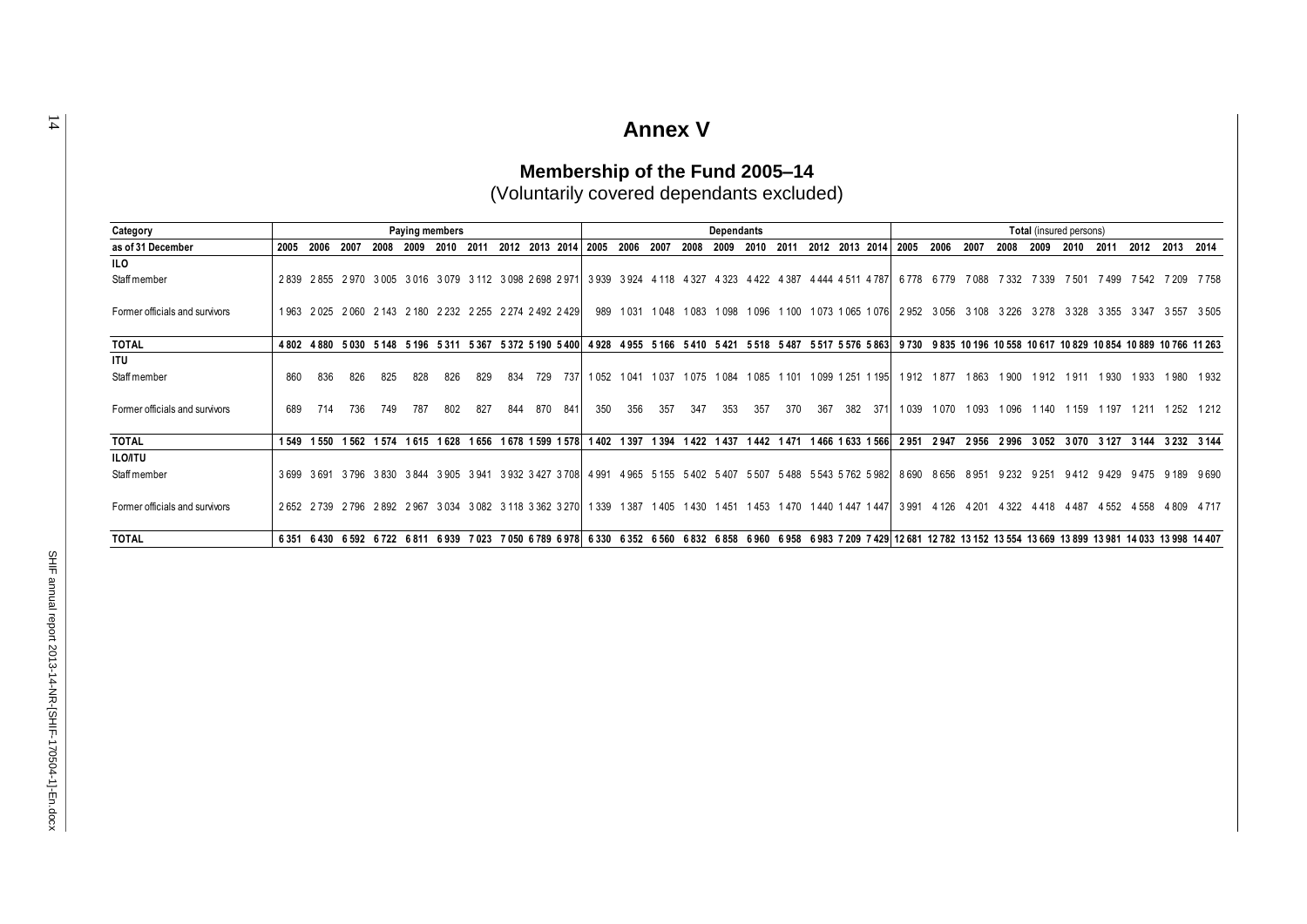## **Annex VI**

## **Benefit statistics, 2005-2014** (ILO)

| <b>Type of benefit</b>                    | Code                | 2005          | 2006          | 2007          | 2008       | 2009        | 2010          | 2011       | 2012          | 2013        | 2014       |
|-------------------------------------------|---------------------|---------------|---------------|---------------|------------|-------------|---------------|------------|---------------|-------------|------------|
| <b>TOTAL</b>                              |                     | 26 208 195    | 28 447 355    | 30 177 749    | 32 394 179 | 34 030 743  | 36 722 008    | 42 399 812 | 40 809 473    | 43 107 052  | 41 558 595 |
| Doctor's services                         | 1.1                 | 3 065 073     | 3 117 098     | 3 3 3 5 3 4 4 | 3 602 799  | 3720240     | 3 868 698     | 4700 593   | 4 4 7 8 4 1 1 | 4 576 235   | 4 307 218  |
| X-rays, laboratory and other tests        | 1.3, 1.4, C         | 1 3 1 7 8 2 5 | 1 443 605     | 1585590       | 1758131    | 1738580     | 1788968       | 2 149 193  | 2 179 151     | 2 2 3 1 4 1 | 2 182 701  |
| Functional rehabilitation                 | 1.5                 | 708 214       | 762 700       | 800 924       | 833 983    | 915 581     | 959 672       | 1 101 822  | 1 089 332     | 1 136 443   | 1076 506   |
| Psychoanalysis and psychotherapy          | 1.7                 | 411 236       | 403 183       | 470 006       | 448 660    | 520 699     | 539 950       | 695 801    | 628 065       | 746 428     | 746 412    |
| Public ward at global fee                 | 2.1                 | 980 518       | 1 0 1 5 6 9 2 | 1 007 428     | 587 690    | 1536486     | 1 5 2 4 7 7 2 | 1789980    | 1 1 2 6 4 9 6 | 2 070 039   | 1 392 228  |
| Hospital accomodation/clinic accomodation | 2.2                 | 1 173 310     | 1 3 6 9 0 7 8 | 1 350 950     | 1 402 416  | 1534685     | 1623 150      | 1745 070   | 1479830       | 1515670     | 1472868    |
| Medical care                              | 1.2, 2.7            | 8 0 8 2 0 5 6 | 9 0 38 1 82   | 9790907       | 11 204 781 | 11 391 536  | 12 741 432    | 14 072 017 | 13 923 341    | 14 552 787  | 14 897 933 |
| Post-operative convalescence              | 2.3                 | 126 750       | 174 875       | 110 688       | 160 856    | 143 692     | 159 743       | 145 579    | 133 983       | 215 844     | 254 918    |
| Other convalescences and cures            | 2.4                 | 19 4 92       | 16 5 28       | 20 390        | 15 087     | 19 5 21     | 10 756        | 16878      | 12 643        | 9626        | 10 917     |
| Nursing care                              | 1.6, 2.5, 2.6, 2.6b | 1634791       | 1898538       | 1993 605      | 2 075 940  | 2 2 69 5 83 | 2 672 859     | 3 296 182  | 3 435 497     | 3 476 048   | 3 350 950  |
| Prescribed medicaments                    | 3                   | 3 300 088     | 3 4 2 6 0 6 4 | 3 714 952     | 3 894 807  | 3 916 725   | 3 8 3 4 6 3 8 | 4 320 735  | 4 3 2 4 1 2 8 | 4 276 091   | 3 892 567  |
| Dental care                               | 4                   | 2 577 174     | 2 747 859     | 2 797 810     | 2 975 634  | 2 8 14 1 74 | 3 070 912     | 3 601 868  | 3 3 3 5 3 9 9 | 3 468 555   | 3 247 340  |
| Optical (lenses, tests)                   | 5.1                 | 548 462       | 582 379       | 619 600       | 619 205    | 639 885     | 649 441       | 767 339    | 722 932       | 781 611     | 664 639    |
| Optical (frames)                          | 5.1                 | 140 786       | 147 998       | 150 865       | 145 318    | 162 197     | 175 907       | 210 149    | 200 476       | 206 831     | 182 111    |
| Hearing aids                              | 5.2                 | 117 232       | 113 167       | 128 173       | 131 404    | 156 672     | 190 408       | 211 047    | 256 209       | 228 202     | 213 882    |
| Other appliances                          | 5, 5.3, 5.4, 5.5    | 154 614       | 173 050       | 196 441       | 226 298    | 186 957     | 209 160       | 268 092    | 296 371       | 276 887     | 260 003    |
| Medical travel                            | 6.1, 6.2, 6.3       | 55 840        | 139 139       | 103 758       | 120 768    | 140 977     | 142 218       | 173 704    | 213 920       | 205 369     | 185 224    |
| Funeral costs                             | 7                   | 25 234        | 27 168        | 24 044        | 22 375     | 32 014      | 30 853        | 34 153     | 41 651        | 27 904      | 27 148     |
| Supplementary benefits                    |                     | 1769 501      | 1851049       | 1976 274      | 2 168 024  | 2 190 538   | 2 5 2 8 4 7 1 | 3 099 610  | 2 931 640     | 3 103 340   | 3 193 032  |

 $^1$  The difference with the total shown in the income and expenditure statement (Annex II) is due to the recovery of benefits paid in advancefor medical expenses related to service incurred sickness/third party liability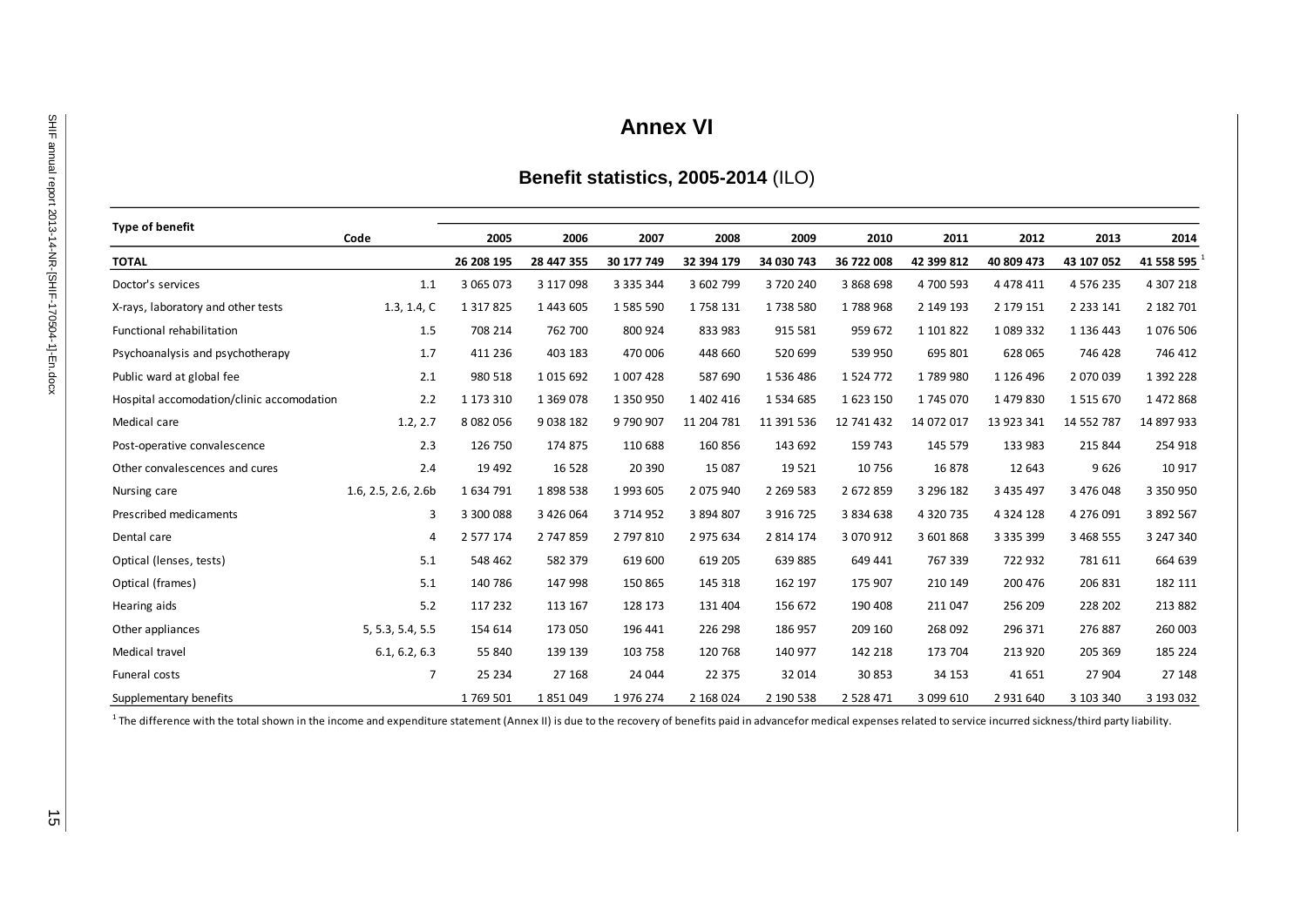| <b>Type of benefit</b>                    |                     |               |            |            |               |            |               |            |               |               |             |
|-------------------------------------------|---------------------|---------------|------------|------------|---------------|------------|---------------|------------|---------------|---------------|-------------|
|                                           | Code                | 2005          | 2006       | 2007       | 2008          | 2009       | 2010          | 2011       | 2012          | 2013          | 2014        |
| <b>TOTAL</b>                              |                     | 10 148 866    | 11 690 373 | 12 326 111 | 13 286 722    | 13 229 300 | 14 836 131    | 17 000 195 | 16 894 987    | 19 263 309    | 12 889 710  |
| Doctor's services                         | 1.1                 | 1481218       | 1588923    | 1 599 907  | 1 909 411     | 1903 667   | 2 048 967     | 2 372 042  | 2 2 7 1 5 3 1 | 2 3 5 3 0 6 3 | 1547371     |
| X-rays, laboratory and other tests        | 1.3, 1.4, C         | 632 127       | 670 133    | 740 548    | 778 697       | 777 801    | 847 208       | 950 224    | 982 290       | 1 144 296     | 659 311     |
| Functional rehabilitation                 | 1.5                 | 313 336       | 344 168    | 377058     | 406 371       | 387862     | 408 701       | 496 393    | 523 486       | 578 705       | 425 690     |
| Psychoanalysis and psychotherapy          | 1.7                 | 215 928       | 176 793    | 178 067    | 214 338       | 212 713    | 247 188       | 271 745    | 249 885       | 311 736       | 189 279     |
| Public ward at global fee                 | 2.1                 | 402 607       | 526 100    | 626 663    | 767 424       | 780 189    | 703 876       | 624 003    | 626 321       | 997 075       | 536 393     |
| Hospital accomodation/clinic accomodation | 2.2                 | 398 702       | 616 461    | 607 050    | 513 162       | 541 103    | 626 225       | 664 847    | 637052        | 842 029       | 418 750     |
| Medical care                              | 1.2, 2.7            | 2 867 537     | 3 557 804  | 3789440    | 3 840 257     | 3 962 867  | 4 627 625     | 5 457 896  | 5 365 901     | 6 457 538     | 4 400 405   |
| Post-operative convalescence              | 2.3                 | 34 198        | 15 678     | 42 499     | 31 210        | 27 077     | 29 5 52       | 67 138     | 28 013        | 59 490        | 50 207      |
| Other convalescences and cures            | 2.4                 | 7932          | 8 2 7 0    | 7652       | 8 9 0 1       | 7011       | 3782          | 6777       | 3 4 8 7       | 4891          | 1637        |
| Nursing care                              | 1.6, 2.5, 2.6, 2.6b | 444 323       | 643 572    | 621 494    | 724 995       | 762 608    | 813 096       | 1 005 454  | 1 180 135     | 1 106 277     | 846 077     |
| Prescribed medicaments                    | 3                   | 1 2 5 1 1 4 9 | 1 301 973  | 1 400 809  | 1 495 633     | 1 475 875  | 1561991       | 1727803    | 1778 315      | 1859408       | 1 182 200   |
| Dental care                               | 4                   | 1068408       | 1053174    | 1 090 698  | 1 3 1 7 6 4 2 | 1084366    | 1 286 361     | 1 393 422  | 1 3 6 4 4 1 8 | 1 4 2 9 9 7 3 | 1 080 219   |
| Optical (lenses, tests)                   | 5.1                 | 217 382       | 241 122    | 257 713    | 267 428       | 268 748    | 267 959       | 317886     | 312 727       | 302 041       | 213 081     |
| Optical (frames)                          | 5.1                 | 46 310        | 50 978     | 46 834     | 44 5 59       | 52 735     | 61 316        | 73 202     | 75 593        | 73 250        | 48 269      |
| Hearing aids                              | 5.2                 | 39 500        | 41 5 5 5   | 48 180     | 55 754        | 46 48 6    | 69 087        | 89 662     | 101 203       | 61 427        | 65 006      |
| Other appliances                          | 5, 5.3, 5.4, 5.5    | 57921         | 62 439     | 77 370     | 83 4 26       | 72 254     | 139 512       | 115 143    | 106 672       | 112 732       | 127 145     |
| Medical travel                            | 6.1, 6.2, 6.3       | 19 5 62       | 39 629     | 36 343     | 47 006        | 48 283     | 53 525        | 76 695     | 57 117        | 85 437        | 52 984      |
| Funeral costs                             | $\overline{7}$      | 5 3 5 6       | 10 0 24    | 6 4 0 4    | 7 000         | 7683       | 9828          | 10 600     | 9328          | 11889         | 9 3 9 0     |
| Supplementary benefits                    |                     | 645 372       | 741 576    | 771 384    | 773 507       | 809 972    | 1 0 3 0 3 2 9 | 1 279 263  | 1 2 2 1 5 1 1 | 1 472 052     | 1 0 36 2 95 |

 $^1$  The difference with the total shown in the income and expenditure statement (Annex II) is due to the recovery of benefits paid in advancefor medical expenses related to service incurred sickness/third party liability